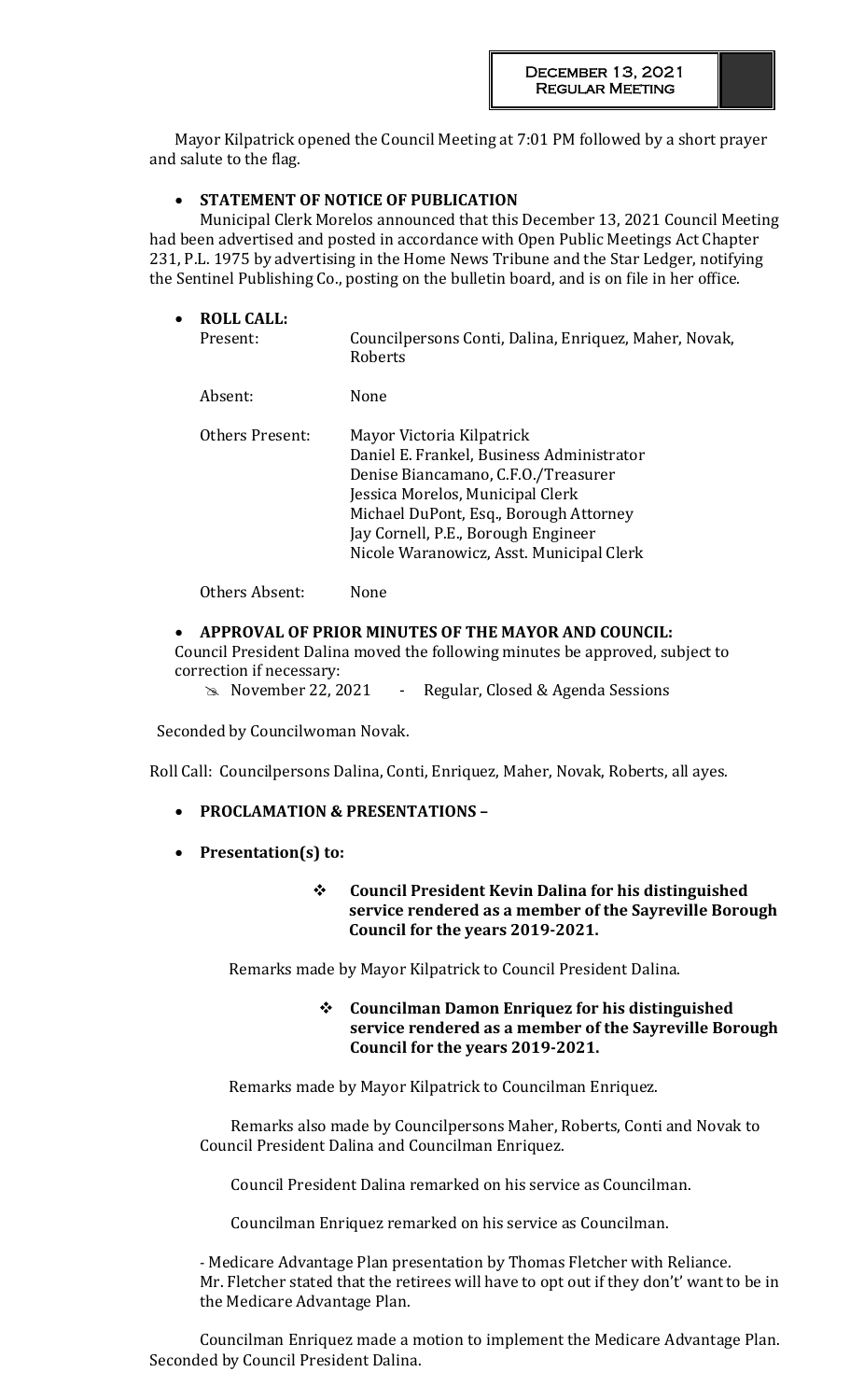Roll Call: Ayes: Councilpersons Enriquez, Dalina, Roberts Nays: Councilwoman Maher Abstained: Councilpersons Conti and Novak

## • **EXECUTIVE SESSION - NONE**

## • **OLD BUSINESS:**

a) Public Hearing on the following Ordinances:

Borough Clerk Morelos read the heading for the following ordinances listed for Public Hearing:

Public Hearing on Ordinance #549-21.

Mayor Kilpatrick opened the meeting to the public for questions or comments on Ordinance #549-21.

Those appearing were:

- Chuck Kelly, PBA Retiree

Mr. Kelly stated that the AETNA Medicare Advantage that was agreed to is covered by contract language. He questioned why there was no negotiation to change this plan during contract negotiations.

Business Administrator Frankel recommended he speak with the PBA President and it wasn't done to not be transparent.

- Bill Gawron, PBA Retiree

Mr. Gawron stated it seemed very shaky from the insurance companies standpoint that you would be able to opt out of this Medicare Advantage Plan. He requested that the opt out clause be solid.

No further appearances.

**Councilwoman Roberts moved the Public Hearing be closed the Ordinance be adopted on second and final reading and advertised according to law. Seconded by Councilman Enriquez.** 

**Roll Call: Ayes: Councilpersons Roberts, Conti, Dalina, Enriquez, Maher. Abstained: Councilwoman Novak**

## **ORDINANCE #549-21 AN ORDINANCE FIXING THE SALARIES OF CERTAIN BOROUGH OFFICIALS, OFFICERS AND EMPLOYEES FOR THE YEARS 2021-2025 AS COMMENSURATED IN THE P.B.A. LOCAL #98 BARGAINING AGREEMENT**

**BE IT ORDAINED** by the Mayor and Borough Council of the Borough of Sayreville as follows:

**Section 1.** The following annual salaries be and the same are hereby established for the following Borough Officials, officers and employees as per Schedules annexed hereto and made a part hereof.

# **Borough of Sayreville – Captains Salary & Wage Schedule**

|        | 2021      | 2022      | 2023      | 2024      | 2025      |
|--------|-----------|-----------|-----------|-----------|-----------|
| Salary | \$168,026 | \$175,280 | \$180,365 | \$185,688 | \$191,164 |

**Section 2.** All ordinance or parts of ordinances inconsistent herewith are hereby repealed and this ordinance shall take effect immediately upon final passage and publication as required by law.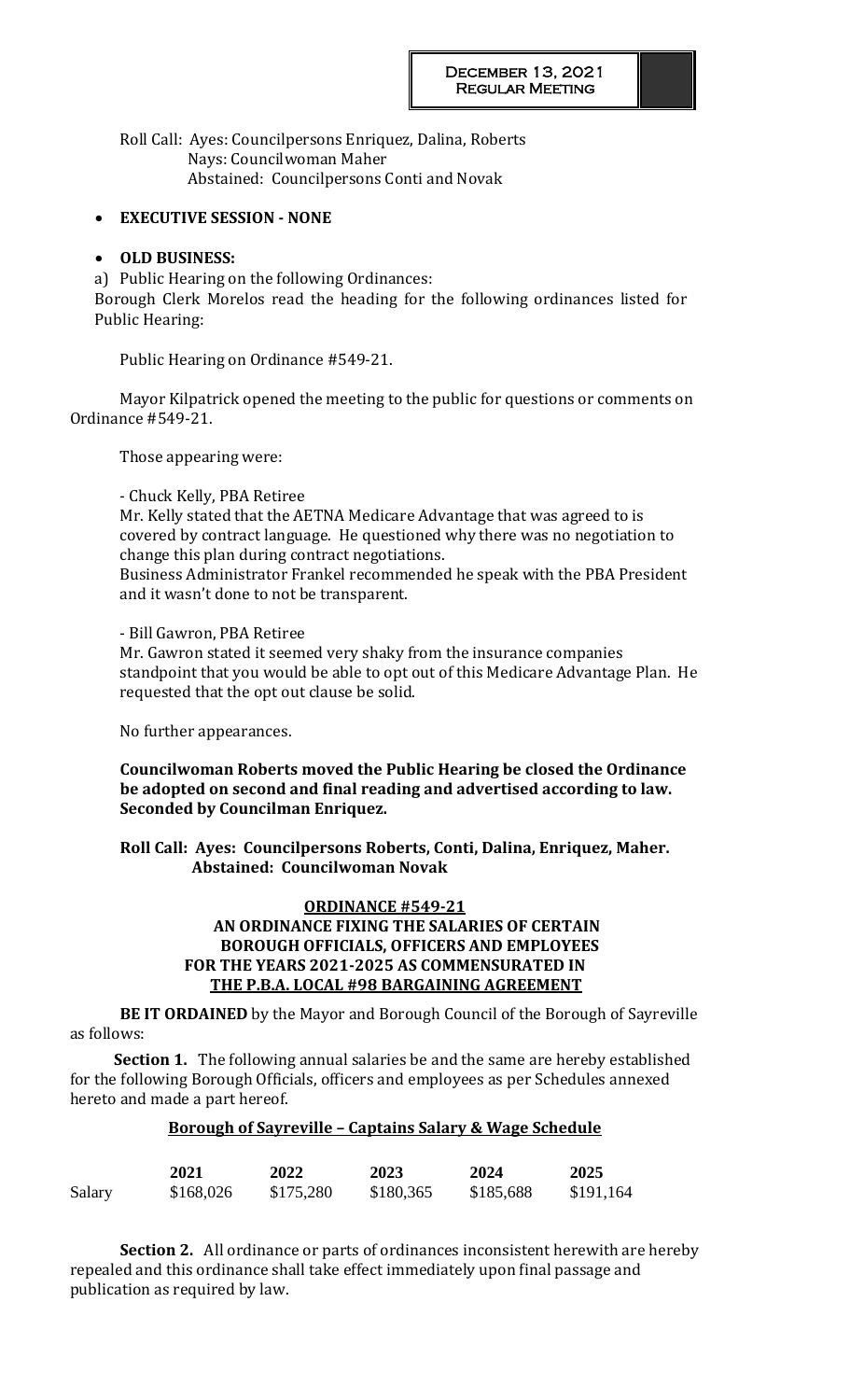## **INTRODUCED/APPROVED ON FIRST READING** DATED: November 22, 2021

Clerk of the Borough of Sayreville (Admin. & Finance Committee)

/s/Jessica Morelos, R.M.C. /s/Donna Roberts, Councilwoman

**ADOPTED ON SECOND READING**

DATED: December 13, 2021

Clerk of the Borough of Sayreville (Admin. & Finance Committee)

/s/Jessica Morelos, R.M.C. /s/Donna Roberts, Councilwoman Borough of Sayreville

# **APPROVAL BY THE MAYOR ON THIS \_13th\_\_ DAY OF \_December\_\_, 2021.**

/s/Victoria Kilpatrick, Mayor Borough of Sayreville

APPROVED AS TO FORM:

/s/MICHAEL DUPONT, ESQ., Borough Attorney

Public Hearing on Ordinance #550-21.

Mayor Kilpatrick opened the meeting to the public for questions or comments on Ordinance #550-21.

There appearing were:

- Karen Bebert, 9 Burlington Road Ms. Bebert questioned how this ordinance came about. Business Administrator Frankel stated there are more residents which increases the cost of dumping the waste and the trucks are breaking down. Further discussion ensued.

**Council President Dalina moved the Public Hearing be closed and the Ordinance be tabled. Seconded by Councilwoman Roberts.**

**Roll Call: Councilpersons Dalina, Conti, Enriquez, Maher, Novak, Roberts, all ayes.**

Public Hearing on Ordinance #551-21.

Mayor Kilpatrick opened the meeting to the public for questions or comments on Ordinance #551-21.

There were no appearances.

**Council President Dalina moved the Public Hearing be closed the Ordinance be adopted on second and final reading and advertised according to law. Seconded by Councilwoman Novak.** 

**Roll Call: Councilpersons Dalina, Conti, Enriquez, Maher, Novak, Roberts, all ayes.**

# **ORDINANCE #551-21**

## **AN ORDINANCE AMENDING AND SUPPLEMENTING CHAPTER XII OF THE REVISED GENERAL ORDINANCES OF THE BOROUGH OF SAYREVILLE TO AMEND SECTION 12-6.3 "RENT INCREASE LIMITATION; CPI"**

**13-4.3 Rent Increase Limitation; CPI.** Establishment of rents between the landlord and tenants to whom this chapter is applicable shall be determined by the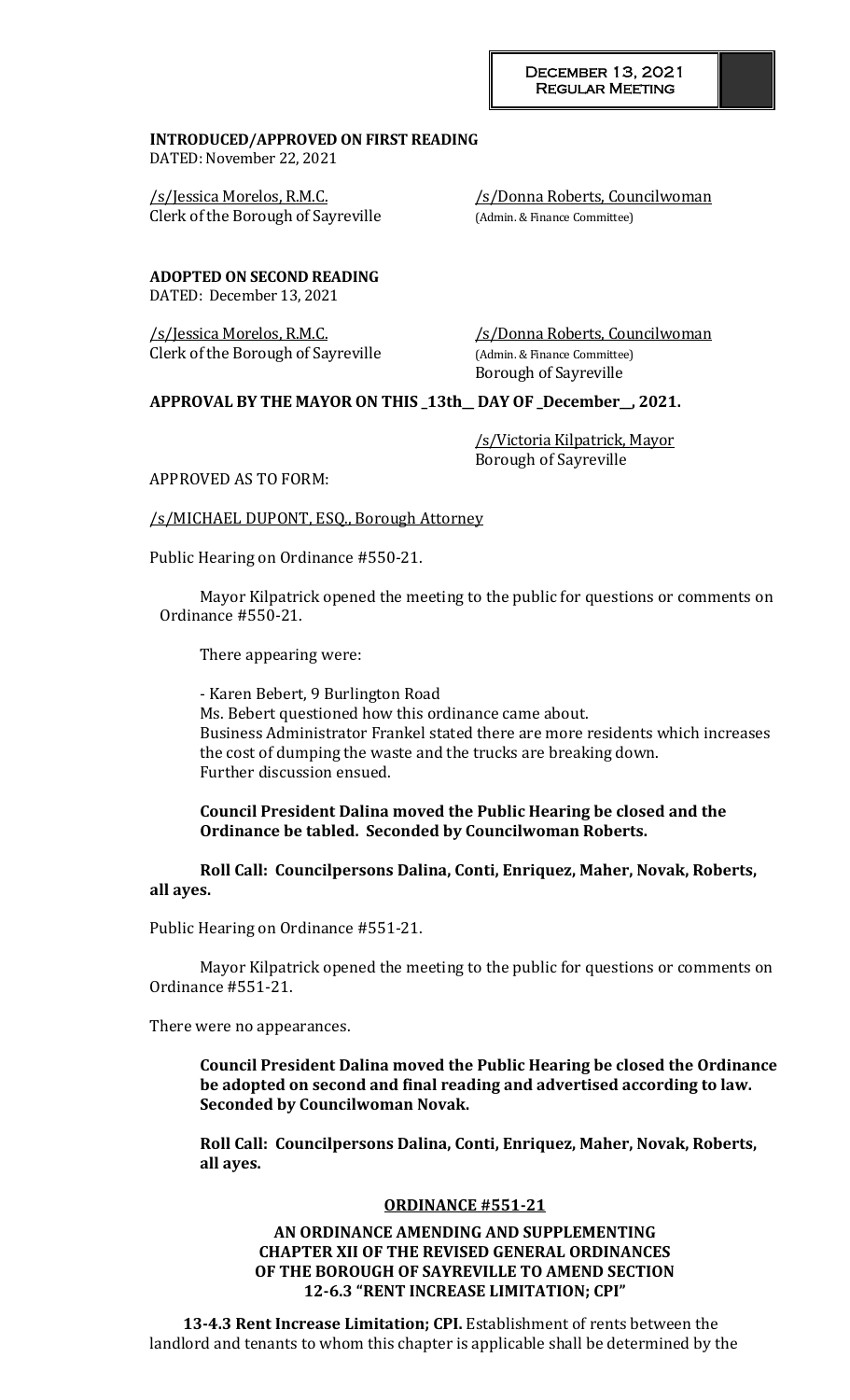provisions of this chapter. At the expiration date of a lease or at the termination of the lease of a periodic tenant, *including month to month tenants,* a landlord, upon notice to and approval by the Board, may request and receive a percentage increase in rent which does not exceed the following:

A. From the effective date of this section until March 31, 2003, a percentage equal to the increase of the average CPI or 2001 over the average CPI for 2000, not to exceed five (5%) percent. The Sayreville Rent Leveling Board, at its February meeting following the effective date of this Section, or as soon thereafter as can reasonably be accomplished, shall cause the percentage increase to be incorporated in an appropriate resolution to be adopted by the Board, which resolution shall be published in the Borough's official newspaper in a timely manner after adoption.

B. From April 1, 2012 and for each succeeding year thereafter (April 1st to March 31st), the percentage increase of the average CPI for the preceding year over the average CPI for the next preceding year, not to exceed five (5%) percent and not to drop below a minimum increase of two (2%) percent. The Sayreville Rent Leveling Board, at its February meeting for 2012, or as soon thereafter as can be accomplished in 2012, and in each succeeding year, shall cause the appropriate percentage increase to be incorporated in an appropriate resolution to be adopted by the Board, which resolution shall be published in the Borough's official newspaper upon adoption.

**BE IT FURTHER ORDAINED** by the Mayor and Borough Council of the Borough of Sayreville, in the County of Middlesex, that Chapter 12, of the Revised General Ordinances of the Borough of Sayreville, shall also be amended to reflect such change.

All Ordinances or parts of Ordinances inconsistent herewith are hereby repealed and this Ordinance shall take effect immediately upon final passage and publication in accordance with law.

## **INTRODUCED/APPROVED ON FIRST READING**

DATED: November 22, 2021

/s/Jessica Morelos, R.M.C. /s/Kevin Dalina, Councilman Clerk of the Borough of Sayreville (Public Works Committee)

**ADOPTED ON SECOND READING** DATED: December 13, 2021

/s/Jessica Morelos, R.M.C. /s/Kevin Dalina, Councilman Clerk of the Borough of Sayreville (Public Works Committee)

Borough of Sayreville

Borough of Sayreville

# **APPROVAL BY THE MAYOR ON THIS \_\_13th\_\_\_ DAY OF \_\_December\_\_, 2021.**

/s/Victoria Kilpatrick, Mayor Borough of Sayreville

APPROVED AS TO FORM:

/s/MICHAEL DUPONT, ESQ., Borough Attorney

Public Hearing on Ordinance #552-21.

Mayor Kilpatrick opened the meeting to the public for questions or comments on Ordinance #552-21.

There were no appearances.

**Councilwoman Novak moved the Public Hearing be closed the Ordinance be adopted on second and final reading and advertised according to law. Seconded by Councilman Enriquez.** 

**Roll Call: Councilpersons Novak, Conti, Dalina, Enriquez, Maher, Roberts, all ayes.**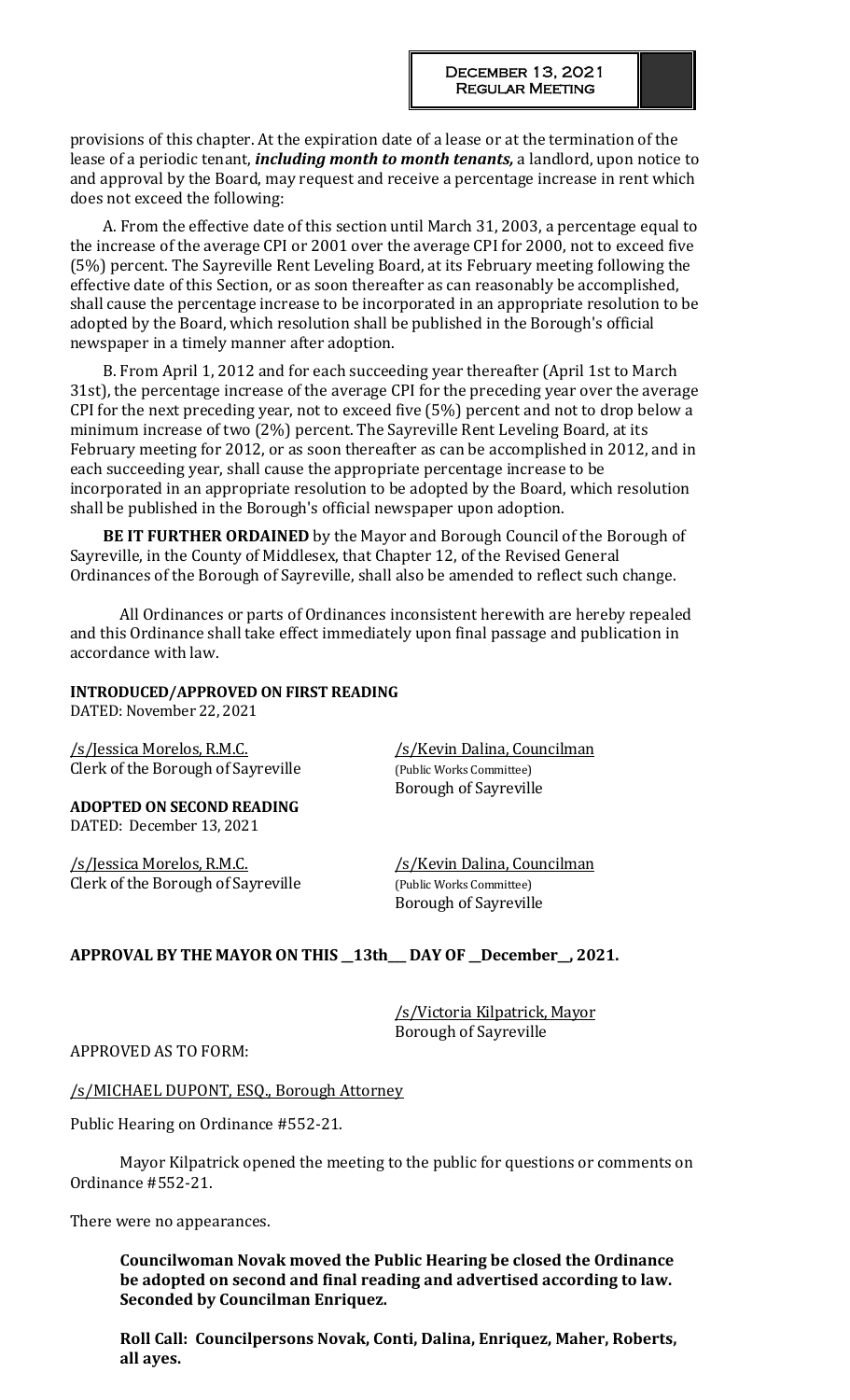## **ORDINANCE # 552-21**

## **AN ORDINANCE AMENDING AND SUPPLEMENTING CHAPTER XIV, "WATER & SEWER", SECTION 14-49 SCHEDULE A OF THE REVISED GENERAL ORDINANCES OF THE BOROUGH OF SAYREVILLE**

**BE IT AND IT IS HEREBY ORDAINED** by the Mayor and Borough Council of the Borough of Sayreville, in the county of Middlesex, that the Revised General Ordinances of the Borough of Sayreville are hereby amended as follows:

## **SCHEDULE A SEWER USER CHARGES – 2018** *2022*

## **Effective July 1, 2018 through June 30, 2019** *January 1, 2022* **the Sewer User Charges are as follows:**

*Class A Users Discharging Normal Domestic Sewage.* All Class A users of the Borough of Sayreville sanitary sewer system discharging normal domestic sewage, as herein described in the Sanitary Use Regulations, shall be charged at a rate of twenty-seven dollars and fifty cents (\$27.50) *thirty-four dollars and thirty-four cents (\$34.34)* per thousand cubic feet of water consumed.

*Class B Users Discharging Non-Domestic Industrial Wastes.* All users of the Borough of Sayreville sanitary sewer system discharging other than normal sewage shall be billed quarterly as follows:

a.

• For Middlesex County Utilities Authority (MCUA) charges based on the ratio of the actual flow and actual flow parameters of each Class B user to the total actual flow and total actual flow parameters from the Borough to MCUA using the billing rates prescribed by the MCUA at the beginning of the year.

b.

• For Borough of Sayreville charges based upon the actual flow of each Class B user at a rate of two dollars and fifty-five cents (\$2.55) *three dollars and twenty cents (\$3.20)* per thousand gallons.

Actual flow shall be established based on sewage flow where metered or water consumption where un-metered.

Billing procedures for Class B users shall be more specifically described in Schedule B of Article IV Industrial Wastes of the Borough of Sayreville Code.

*Class C Users Discharging Non-Domestic Sewage.* All Class C users of the Borough of Sayreville sanitary sewer system discharging sewage with flow parameters in excess of normal sewage, as herein described in the Sanitary Use Regulations, shall be charged at a rate of seventy-two dollars and forty-five cents (\$72.45) *ninety dollars and fortysix cents (\$90.46)* per thousand cubic feet of actual sewage flow where metered or actual water consumption where un-metered.

*Class D Users Discharging Non-Domestic Sewage.* All Class D users of the Borough of Sayreville sanitary sewer system discharging sewage with flow parameters in excess of normal sewage, as herein described in the Sanitary Use Regulations, shall be charged at a rate of sixty dollars and forty-five cents (\$60.45) *seventy-five dollars and fortyfour cents (\$75.44)* per thousand cubic feet of actual sewage flow where metered or actual water consumption where un- metered.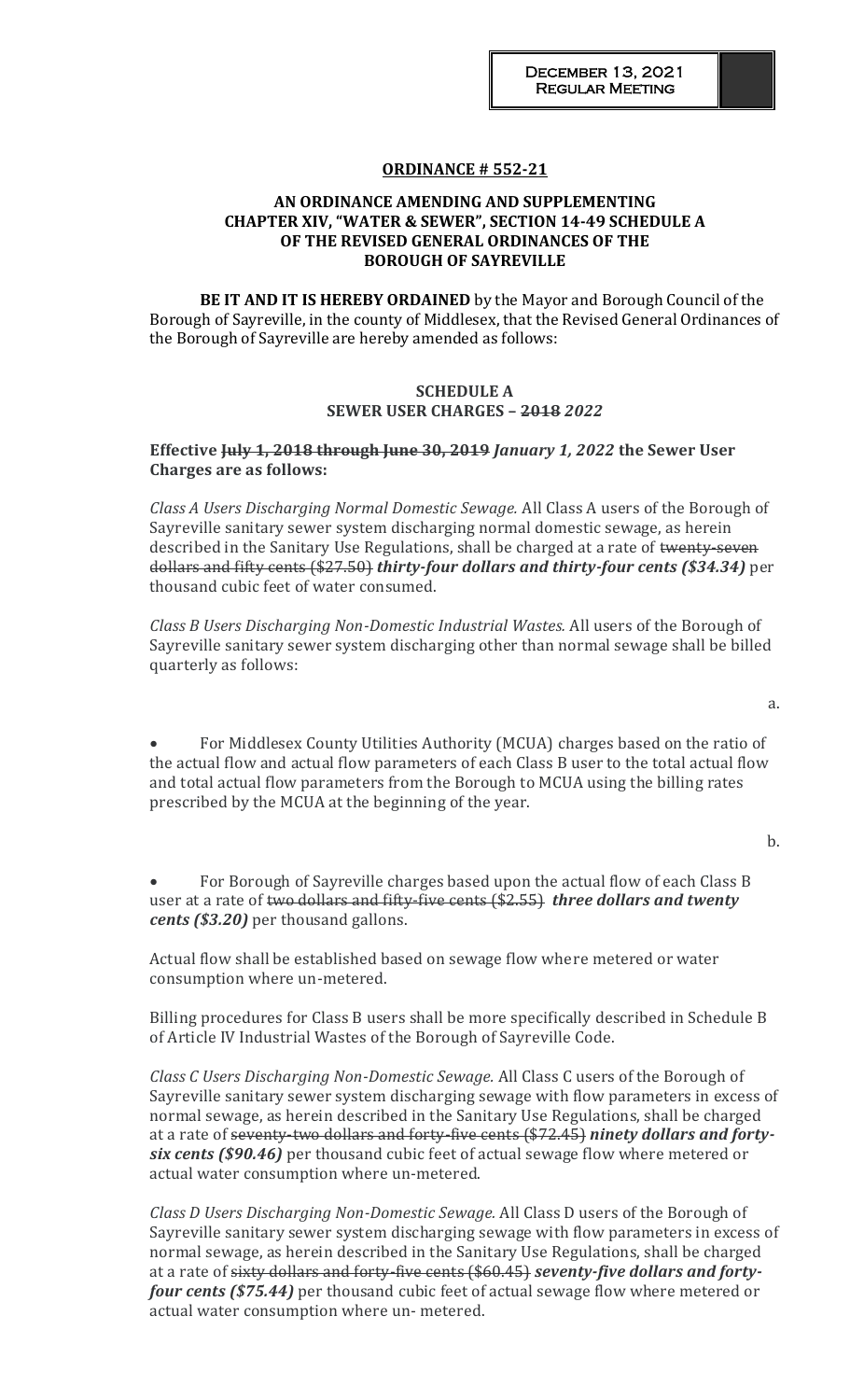*Class E Users Discharging Non-Domestic Sewage.* All Class E users of the Borough of Sayreville sanitary sewer system discharging sewage with flow parameters in excess of normal sewage, as herein described in the Sanitary Use Regulations, shall be charged at a rate of eighty-one dollars and ninety cents (\$81.90) *One hundred two dollars and twenty-two cents (\$102.22)* per thousand cubic feet of actual sewage flow where metered or actual water consumption where un-metered.

*Class F Users Discharging Non-Domestic Sewage.* All Class F users of the Borough of Sayreville sanitary sewer system discharging sewage with flow parameters in excess of normal sewage, as herein described in the Sanitary Use Regulations, shall be charged at a rate of one hundred seventeen dollars and eighty cents (\$117.80) *one hundred forty-seven dollars (\$147.00)* per thousand cubic feet of actual sewage flow where metered or actual water consumption where un-metered.

*Class G Users Discharging Non-Domestic Sewage.* All Class G users of the Borough of Sayreville sanitary sewer system discharging sewage with flow parameters in excess of normal sewage, as herein described in the Sanitary Use Regulations, shall be charged at a rate of forty-two dollars and twenty cents (\$42.20) *fifty-two dollars and sixty-six cents (\$52.66)* per thousand cubic feet of actual sewage flow where metered or actual water consumption where unmetered.

*Class H Users Discharging Non-Domestic Sewage.* All Class H Users of the Borough of Sayreville sanitary sewer system discharging sewage with flow parameters in excess of normal sewage, as herein described in the Sanitary Use Regulations, shall be charged at a rate of thirty dollars and forty cents (\$30.40) *thirty-seven dollars and ninety-six cents (\$37.96)* per thousand cubic feet of actual sewage flow where metered or actual water consumption where unmetered.

Where any building or structure is used for purposes comprised of more than one classification, the service fee in such case shall be the total of the fees for each such classification.

*Minimum Charge.* Notwithstanding any of the schedules contained herein to the contrary, the minimum annual charge for any property connected to the Borough sanitary sewer system shall be one hundred forty dollars (\$140.00) *one hundred seventy-four dollars and thirty cents (\$174.30).*

## **SCHEDULE A SEWER USER CHARGES – 2019** *2023*

# **Effective July 1, 2019 through June 30, 2020** *January 1, 2023* **the Sewer User Charges are as follows:**

*Class A Users Discharging Normal Domestic Sewage.* All Class A users of the Borough of Sayreville sanitary sewer system discharging normal domestic sewage, as herein described in the Sanitary Use Regulations, shall be charged at a rate of thirty dollars (\$30.00) *thirty-six dollars and six cents (\$36.06)* per thousand cubic feet of water consumed.

*Class B Users Discharging Non-Domestic Industrial Wastes.* All users of the Borough of Sayreville sanitary sewer system discharging other than normal sewage shall be billed quarterly as follows:

a.

• For Middlesex County Utilities Authority (MCUA) charges based on the ratio of the actual flow and actual flow parameters of each Class B user to the total actual flow and total actual flow parameters from the Borough to MCUA using the billing rates prescribed by the MCUA at the beginning of the year.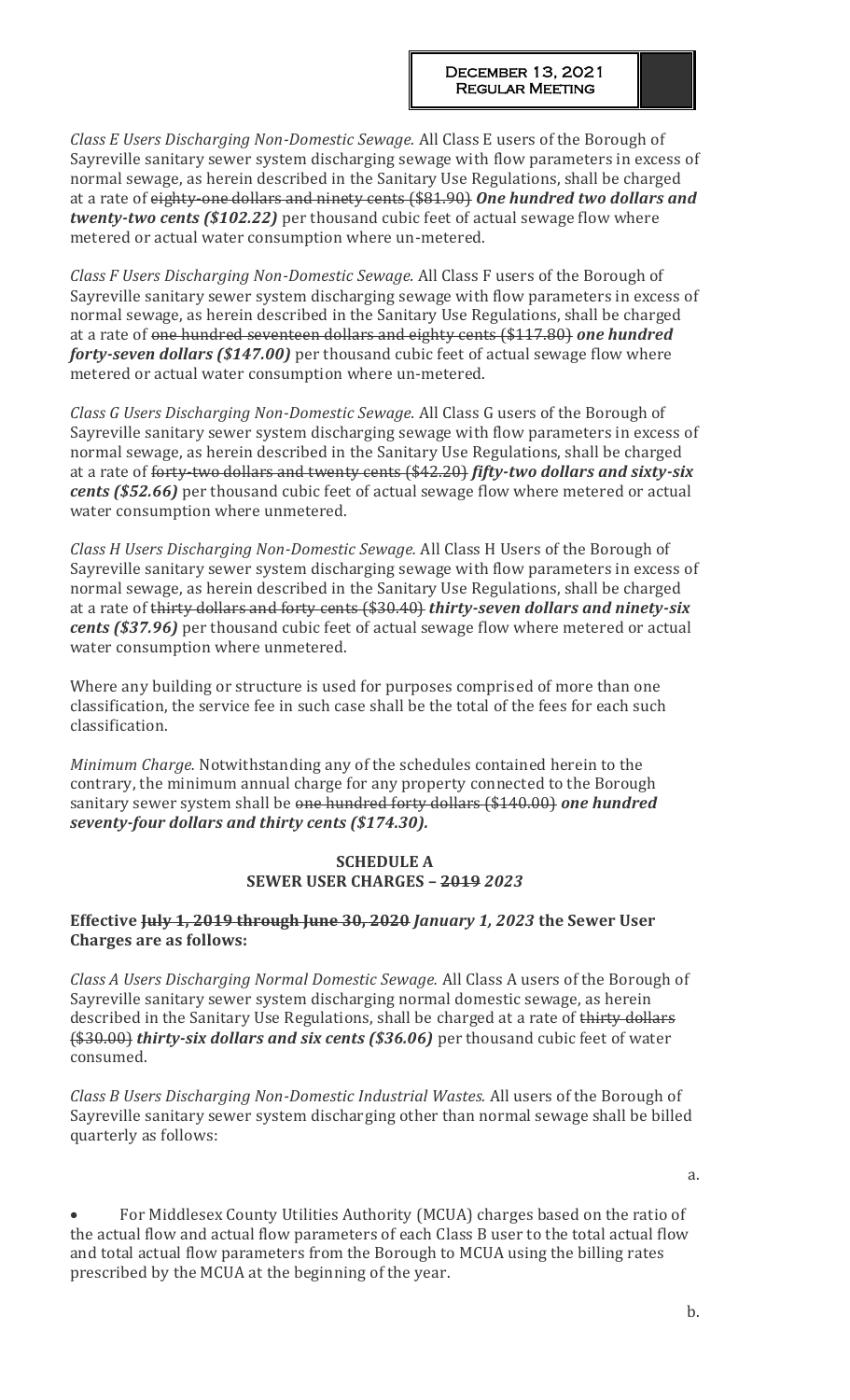• For Borough of Sayreville charges based upon the actual flow of each Class B user at a rate of two dollars and eighty cents (\$2.80) *three dollars and thirty-six cents (\$3.36)* per thousand gallons.

Actual flow shall be established based on sewage flow where metered or water consumption where un-metered.

Billing procedures for Class B users shall be more specifically described in Schedule B of Article IV Industrial Wastes of the Borough of Sayreville Code.

*Class C Users Discharging Non-Domestic Sewage.* All Class C users of the Borough of Sayreville sanitary sewer system discharging sewage with flow parameters in excess of normal sewage, as herein described in the Sanitary Use Regulations, shall be charged at a rate of seventy-nine dollars (\$79.00) *ninety-four dollars and ninety-eight cents (\$94.98)* per thousand cubic feet of actual sewage flow where metered or actual water consumption where un-metered.

*Class D Users Discharging Non-Domestic Sewage.* All Class D users of the Borough of Sayreville sanitary sewer system discharging sewage with flow parameters in excess of normal sewage, as herein described in the Sanitary Use Regulations, shall be charged at a rate of sixty-five dollars and ninety cents (\$65.90) *seventy-nine dollars and twenty-one cents (\$79.21)* per thousand cubic feet of actual sewage flow where metered or actual water consumption where un- metered.

*Class E Users Discharging Non-Domestic Sewage.* All Class E users of the Borough of Sayreville sanitary sewer system discharging sewage with flow parameters in excess of normal sewage, as herein described in the Sanitary Use Regulations, shall be charged at a rate of eighty-nine dollars and thirty cents (\$89.30) *one hundred seven dollars and thirty-three cents (\$107.33)* per thousand cubic feet of actual sewage flow where metered or actual water consumption where un-metered.

*Class F Users Discharging Non-Domestic Sewage.* All Class F users of the Borough of Sayreville sanitary sewer system discharging sewage with flow parameters in excess of normal sewage, as herein described in the Sanitary Use Regulations, shall be charged at a rate of one hundred twenty-eight dollars and forty cents (\$128.40) *one hundred fifty-four dollars and thirty-five cents (\$154.35)* per thousand cubic feet of actual sewage flow where metered or actual water consumption where un-metered.

*Class G Users Discharging Non-Domestic Sewage.* All Class G users of the Borough of Sayreville sanitary sewer system discharging sewage with flow parameters in excess of normal sewage, as herein described in the Sanitary Use Regulations, shall be charged at a rate of forty-six dollars (\$46.00) *fifty-five dollars and twenty-nine cents (\$55.29)*  per thousand cubic feet of actual sewage flow where metered or actual water consumption where unmetered.

*Class H Users Discharging Non-Domestic Sewage.* All Class H Users of the Borough of Sayreville sanitary sewer system discharging sewage with flow parameters in excess of normal sewage, as herein described in the Sanitary Use Regulations, shall be charged at a rate of thirty-three dollars and fifteen cents (\$33.15) *thirty-nine dollars and eighty-six cents (\$39.86)* per thousand cubic feet of actual sewage flow where metered or actual water consumption where unmetered.

Where any building or structure is used for purposes comprised of more than one classification, the service fee in such case shall be the total of the fees for each such classification.

*Minimum Charge.* Notwithstanding any of the schedules contained herein to the contrary, the minimum annual charge for any property connected to the Borough sanitary sewer system shall be one hundred fifty-two dollars (\$152.00) *one hundred eighty-three dollars and two cents (\$183.02).*

## **SCHEDULE A SEWER USER CHARGES – 2020** *2024*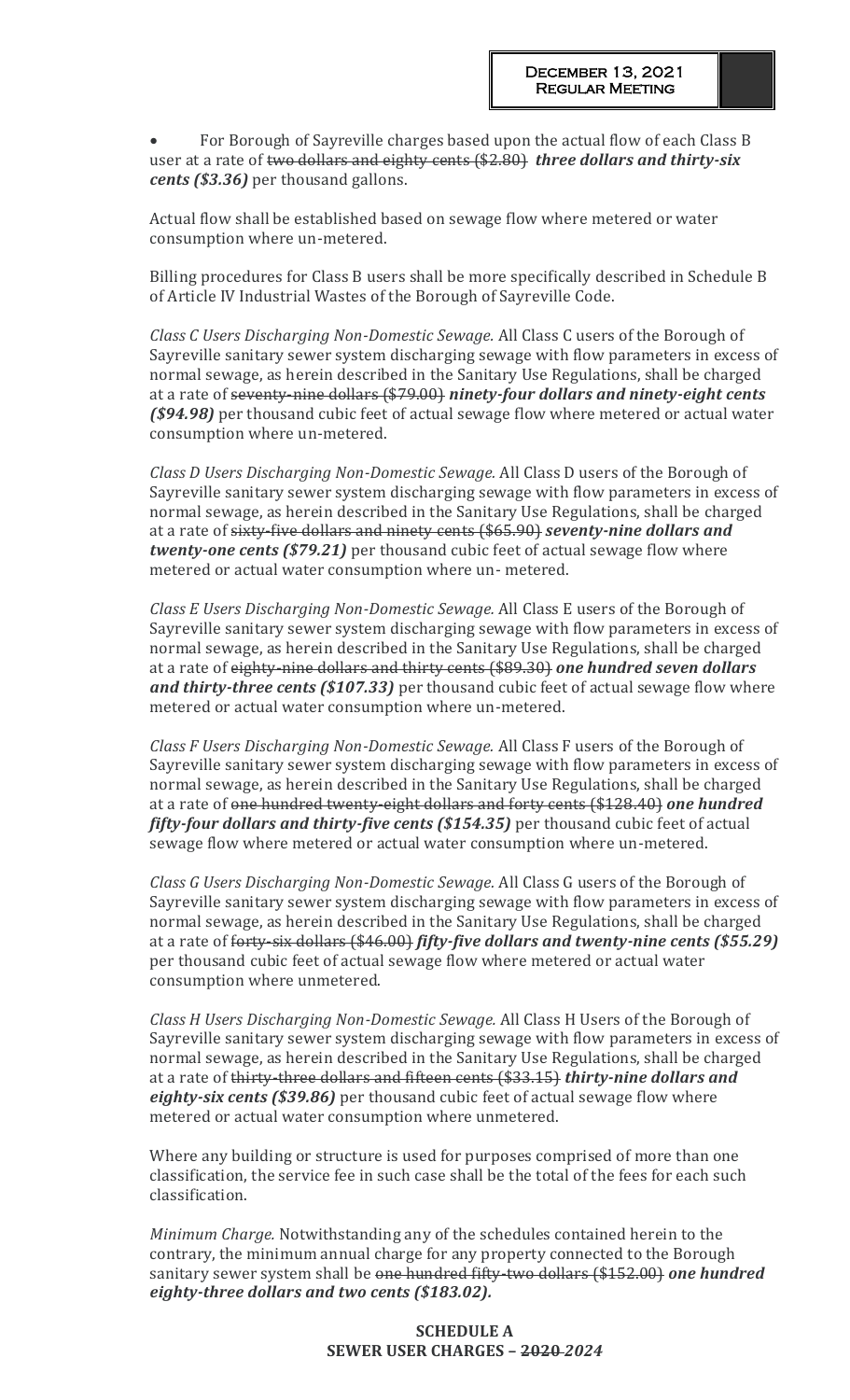# **Effective July 1, 2020 through June 30, 2021** *January 1, 2024* **the Sewer User Charges are as follows:**

*Class A Users Discharging Normal Domestic Sewage.* All Class A users of the Borough of Sayreville sanitary sewer system discharging normal domestic sewage, as herein described in the Sanitary Use Regulations, shall be charged at a rate of thirty-two dollars and seventy cents (\$32.70) *thirty-seven dollars and eighty-six cents (\$37.86)*  per thousand cubic feet of water consumed.

*Class B Users Discharging Non-Domestic Industrial Wastes.* All users of the Borough of Sayreville sanitary sewer system discharging other than normal sewage shall be billed quarterly as follows:

a.

• For Middlesex County Utilities Authority (MCUA) charges based on the ratio of the actual flow and actual flow parameters of each Class B user to the total actual flow and total actual flow parameters from the Borough to MCUA using the billing rates prescribed by the MCUA at the beginning of the year.

b.

• For Borough of Sayreville charges based upon the actual flow of each Class B user at a rate of three dollars and five cents (\$3.05) *three dollars and fifty-three cents (\$3.53)* per thousand gallons.

Actual flow shall be established based on sewage flow where metered or water consumption where un-metered.

Billing procedures for Class B users shall be more specifically described in Schedule B of Article IV Industrial Wastes of the Borough of Sayreville Code.

*Class C Users Discharging Non-Domestic Sewage.* All Class C users of the Borough of Sayreville sanitary sewer system discharging sewage with flow parameters in excess of normal sewage, as herein described in the Sanitary Use Regulations, shall be charged at a rate of eighty-six dollars and fifteen cents (\$86.15) *ninety-nine dollars and seventy-three cents (\$99.73)* per thousand cubic feet of actual sewage flow where metered or actual water consumption where un-metered.

*Class D Users Discharging Non-Domestic Sewage.* All Class D users of the Borough of Sayreville sanitary sewer system discharging sewage with flow parameters in excess of normal sewage, as herein described in the Sanitary Use Regulations, shall be charged at a rate of seventy-one dollars and eighty-five cents (\$71.85) *eighty-three dollars and eighteen cents (\$83.18)* per thousand cubic feet of actual sewage flow where metered or actual water consumption where un- metered.

*Class E Users Discharging Non-Domestic Sewage.* All Class E users of the Borough of Sayreville sanitary sewer system discharging sewage with flow parameters in excess of normal sewage, as herein described in the Sanitary Use Regulations, shall be charged at a rate of ninety-seven dollars and thirty-five cents (\$97.35) *one hundred twelve dollars and seventy cents (\$112.70)* per thousand cubic feet of actual sewage flow where metered or actual water consumption where un-metered.

*Class F Users Discharging Non-Domestic Sewage.* All Class F users of the Borough of Sayreville sanitary sewer system discharging sewage with flow parameters in excess of normal sewage, as herein described in the Sanitary Use Regulations, shall be charged at a rate of one hundred forty dollars (\$140.00) *one hundred sixty-two and seven cents (\$162.07)* per thousand cubic feet of actual sewage flow where metered or actual water consumption where un-metered.

*Class G Users Discharging Non-Domestic Sewage.* All Class G users of the Borough of Sayreville sanitary sewer system discharging sewage with flow parameters in excess of normal sewage, as herein described in the Sanitary Use Regulations, shall be charged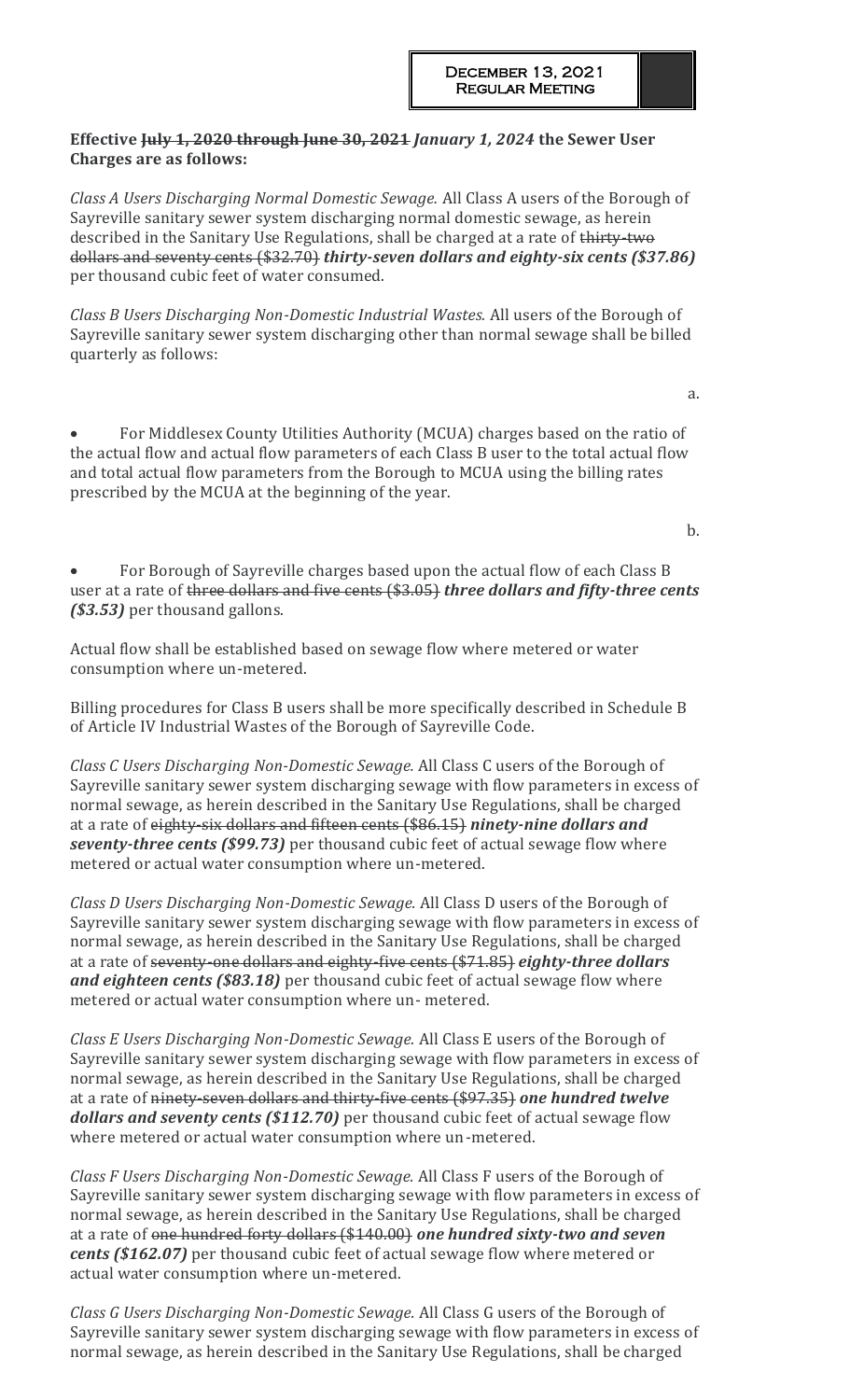at a rate of *fifty dollars and fifteen cents (\$50.15) fifty-eight dollars and five cents (\$58.05)* per thousand cubic feet of actual sewage flow where metered or actual water consumption where unmetered.

*Class H Users Discharging Non-Domestic Sewage.* All Class H Users of the Borough of Sayreville sanitary sewer system discharging sewage with flow parameters in excess of normal sewage, as herein described in the Sanitary Use Regulations, shall be charged at a rate of thirty-six dollars and fifteen cents (\$36.15) *forty-one dollars and eightyfive cents (\$41.85)* per thousand cubic feet of actual sewage flow where metered or actual water consumption where unmetered.

Where any building or structure is used for purposes comprised of more than one classification, the service fee in such case shall be the total of the fees for each such classification.

*Minimum Charge.* Notwithstanding any of the schedules contained herein to the contrary, the minimum annual charge for any property connected to the Borough sanitary sewer system shall be one hundred sixty-six dollars (\$166.00) *one hundred ninety-two dollars and seventeen cents (\$192.17)*.

**BE IT FURTHER ORDAINED** by the Mayor and Borough Council of the Borough of Sayreville, in the County of Middlesex, that **Chapter Fourteen, Section 14-40 Schedule A** of the Revised General Ordinances of the Borough of Sayreville, shall be added to reflect said change.

All Ordinances or parts of Ordinances inconsistent herewith are hereby repealed and this Ordinance shall take effect immediately upon final passage and publication in accordance with law.

## **INTRODUCED/APPROVED ON FIRST READING**

DATED: November 22, 2021

/s/Jessica Morelos, R.M.C. /s/Mary J. Novak, Councilman Clerk of the Borough of Sayreville (Water/Sewer Committee)

# **ADOPTED ON SECOND READING**

DATED: December 13, 2021

/s/Jessica Morelos, R.M.C. /s/Mary J. Novak, Councilman Clerk of the Borough of Sayreville (Water/Sewer Committee)

# **APPPROVAL BY THE MAYOR ON THIS \_13th\_\_\_ DAY OF \_\_December\_\_, 2021.**

/s/Victoria Kilpatrick, Mayor Borough of Sayreville

APPROVED AS TO FORM:

/s/MICHAEL DUPONT, ESQ., Borough Attorney

Public Hearing on Ordinance #553-21.

Mayor Kilpatrick opened the meeting to the public for questions or comments on Ordinance #553-21.

There were no appearances.

**Councilwoman Novak moved the Public Hearing be closed the Ordinance be adopted on second and final reading and advertised according to law. Seconded by Councilman Enriquez.**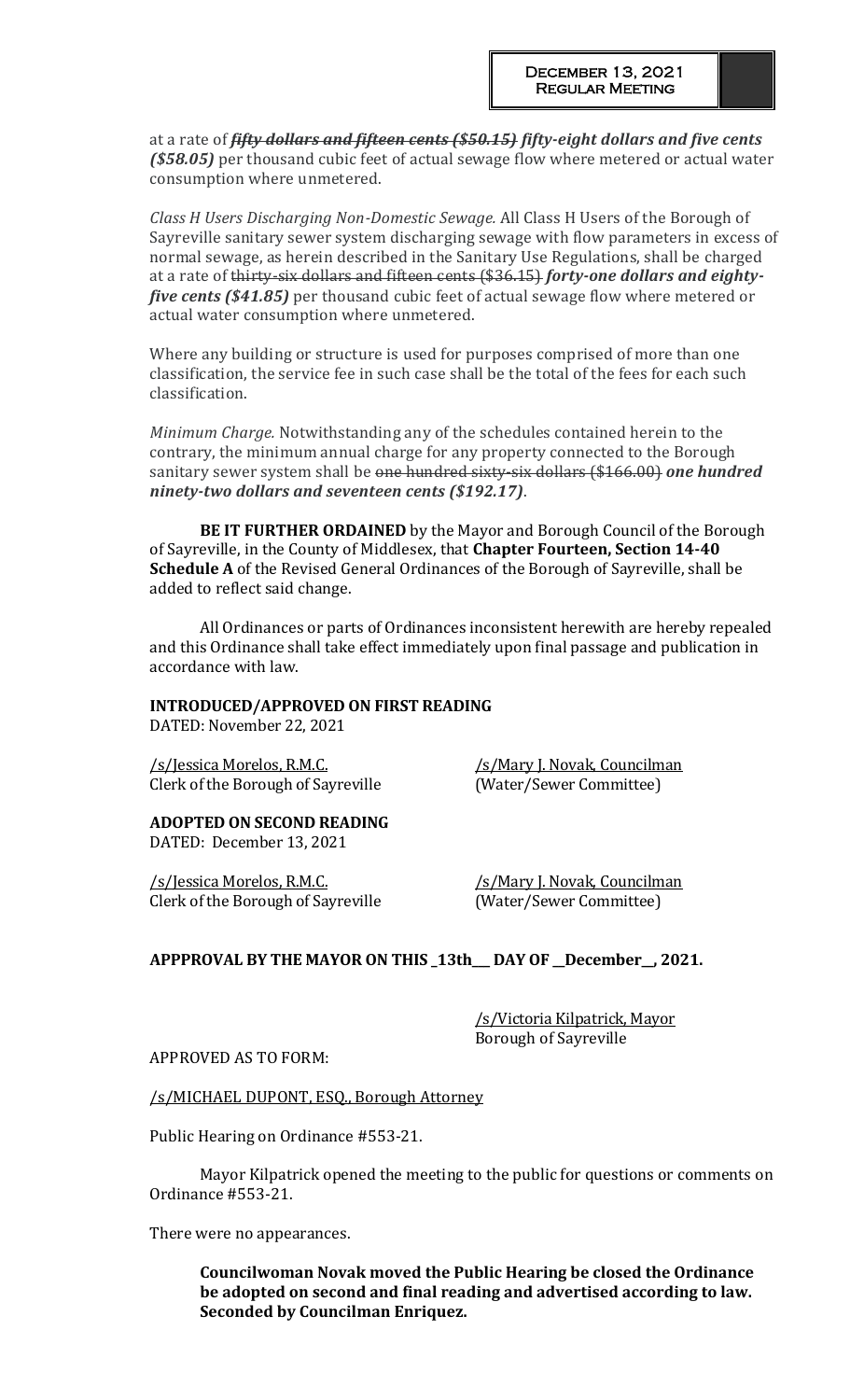**Roll Call: Councilpersons Novak, Conti, Dalina, Enriquez, Maher, Roberts, all ayes.**

## **ORDINANCE #553-21**

## **AN ORDINANCE AMENDING AND SUPPLEMENTING CHAPTER XIV, "WATER & SEWER", SECTION 14-16.1 OF THE REVISED GENERAL ORDINANCES OF THE BOROUGH OF SAYREVILLE**

**BE IT AND IT IS HEREBY ORDAINED** by the Mayor and Borough Council of the Borough of Sayreville, in the county of Middlesex, that the Revised General Ordinances of the Borough of Sayreville are hereby amended as follows:

## **14-16 RATES.**

**14-16.1 Rates for Water Consumed.** Effective February 1, 2016 *January 1, 2022* the water rates shall be as follows:

- a. For the first one thousand (1,000) cubic feet per quarter, the quarterly payment shall be twenty-five dollars and fifteen cents (\$25.15) *twenty-seven dollars and seventy two cents (\$27.72)*.
- b. For the next ten thousand (10,000) cubic feet or less per quarter, exceeding the minimum charge quantity, forty dollars and seventy-five cents (\$40.75) *fortyfour dollars and ninety four cents (\$44.94).* per one thousand (1,000) cubic feet.
- c. For the next forty thousand (40,000) cubic feet or less per quarter, forty-two dollars and seventy cents (\$42.70) *forty-seven dollars and nine cents (\$47.09)* per one thousand (1,000) cubic feet.
- d. For the next fifty thousand (50,000) cubic feet or less per quarter, forty-four dollars and twenty cents (\$44.20) *forty-eight dollars and seventy two cents (\$48.72)* per one thousand (1,000) cubic feet.
- e. For all water consumed above this quantity, forty-five dollars and ninety-five cents (\$45.95) *fifty dollars and sixty-six cents (\$50.66)* per one thousand (1,000) cubic feet.

Effective January 1, 2017 *Effective January 1, 2023* the rates for water consumed shall be as follows:

- a. For the first one thousand (1,000) cubic feet per quarter, the quarterly payment shall be twenty-six dollars and forty cents (\$26.40) *twenty-nine dollars and eleven cents (\$29.11).*
- b. For the next ten thousand (10,000) cubic feet or less per quarter, exceeding the minimum charge quantity, forty-two dollars and eighty cents (\$42.80) *fortyseven dollars and nineteen cents (\$47.19)* per one thousand (1,000) cubic feet.
- c. For the next forty thousand (40,000) cubic feet or less per quarter, forty-four dollars and eighty-five cents (\$44.85) *forty-nine dollars and forty-five cents (\$49.45)* per one thousand (1,000) cubic feet.
- d. For the next fifty thousand (50,000) cubic feet or less per quarter, forty-six dollars and forty cents (\$46.40) *fifty-one dollars and sixteen cents (\$51.16)*  per one thousand (1,000) cubic feet.
- e. For all water consumed above this quantity, forty-eight dollars and twenty-five cents (\$48.25) *fifty-three dollars and twenty cents (\$53.20)* per one thousand (1,000) cubic feet.

*Effective January 1, 2024 the rates for water consumed will be as follows:*

*a. For the first one thousand (1,000) cubic feet per quarter, the quarterly payments shall be thirty dollars and fifty-seven cents (\$30.57).*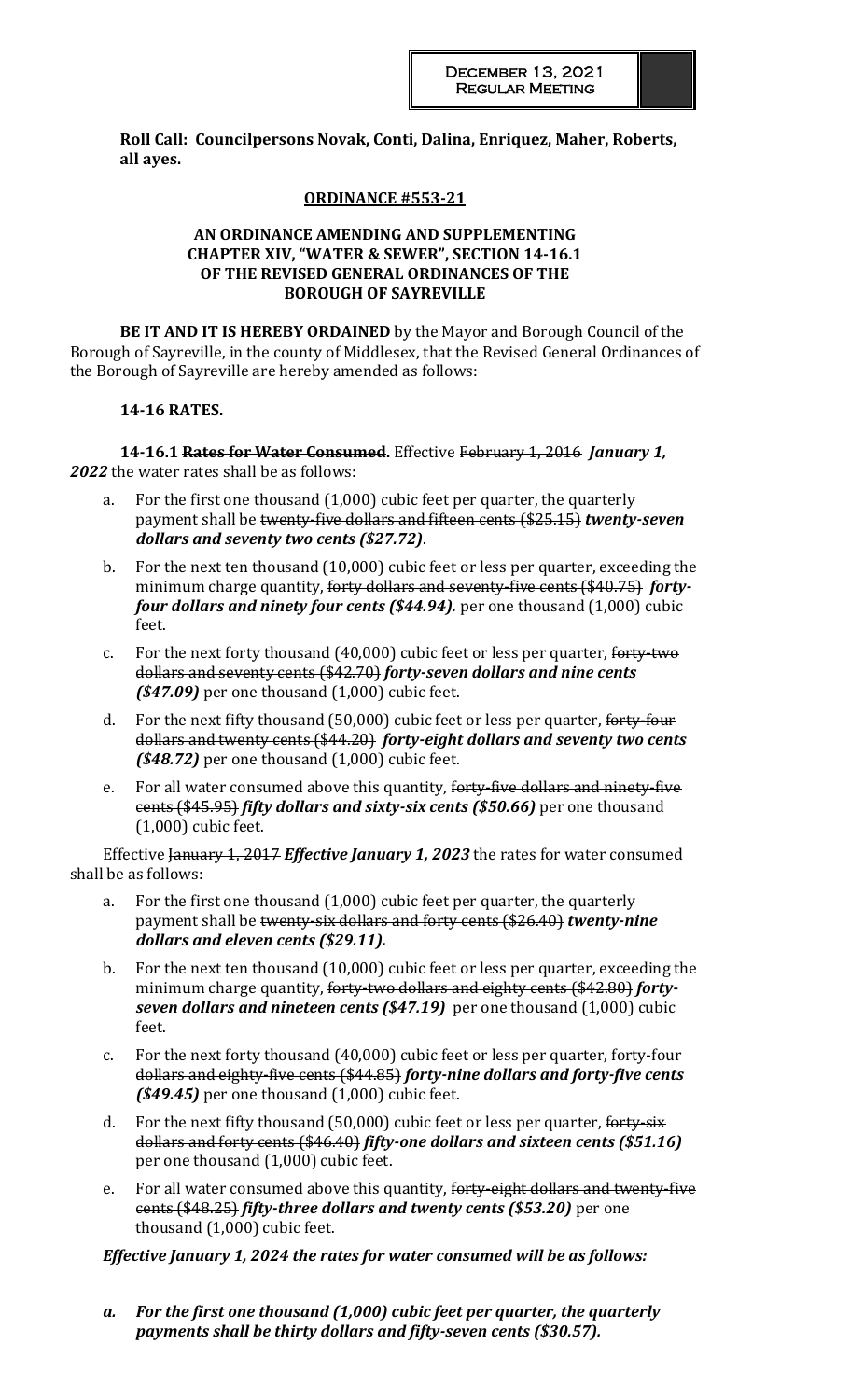- *b. For the next ten thousand (10,000) cubic feet or less per quarter, exceeding the minimum charge quantity, forty-nine dollars and fifty-five cents (\$49.55).*
- *c. For the next forty thousand (40,000) cubic feet or less per quarter, fifty-one dollars and ninety-two cents (\$51.92).*
- *d. For the next fifty thousand (50,000) cubic feet or less per quarter, fiftythree dollars and seventy-two cents (\$53.72).*
- *e. For all water consumed above this quantity, fifty-five dollars and eighty-six cents (\$55.86).*

**BE IT FURTHER ORDAINED** by the Mayor and Borough Council of the Borough of Sayreville, in the County of Middlesex, that **Chapter Fourteen, Section 16** of the Revised General Ordinances of the Borough of Sayreville, shall be added to reflect said change.

All Ordinances or parts of Ordinances inconsistent herewith are hereby repealed and this Ordinance shall take effect immediately upon final passage and publication in accordance with law.

## **INTRODUCED/APPROVED ON FIRST READING**

DATED: November 22, 2021

/s/Jessica Morelos, R.M.C. /s/Mary J. Novak, Councilman Clerk of the Borough of Sayreville (Water/Sewer Committee)

**ADOPTED ON SECOND READING** DATED: December 13, 2021

/s/Jessica Morelos, R.M.C. /s/Mary J. Novak, Councilman Clerk of the Borough of Sayreville (Water/Sewer Committee)

# **APPPROVAL BY THE MAYOR ON THIS \_\_13th\_\_ DAY OF \_\_December\_\_\_, 2021.**

/s/Victoria Kilpatrick, Mayor Borough of Sayreville

APPROVED AS TO FORM:

/s/MICHAEL DUPONT, ESQ., Borough Attorney

• **NEW BUSINESS: NONE**

## **CONSENT AGENDA RESOLUTIONS**

Mayor Kilpatrick opened the meeting for any questions or comments on Consent Agenda Resolutions.

There were no appearances.

Council President Dalina made a motion to close the Public Portion and adopt the Consent Agenda Resolutions. Seconded by Councilwoman Novak.

Roll Call: Councilpersons Dalina, Conti, Enriquez, Maher, Novak, Roberts, all Ayes.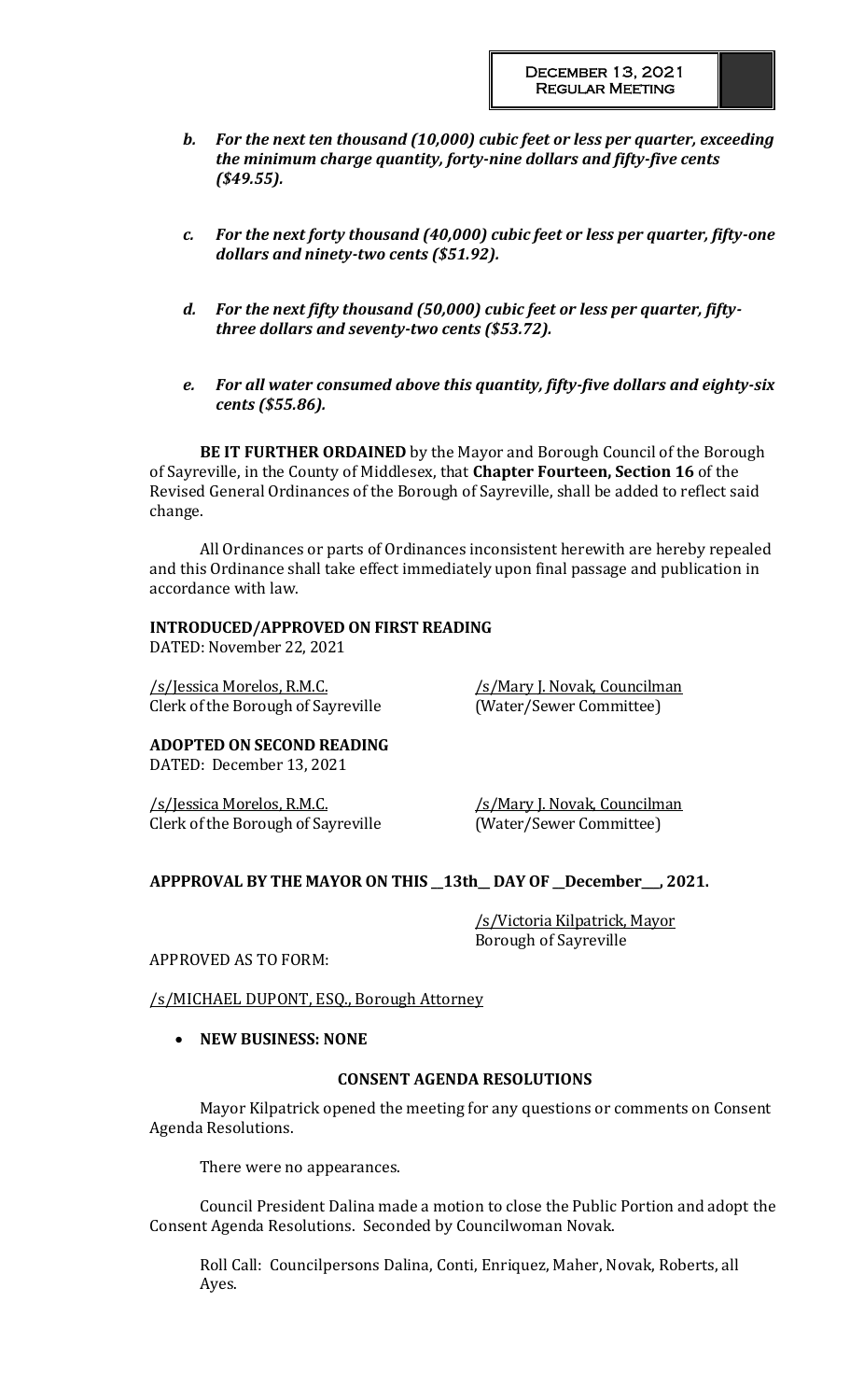## **RESOLUTION #2021-312**

**WHEREAS,** all bills submitted to the Borough of Sayreville covering services, work, labor and material furnished the Borough of Sayreville have been duly audited by the appropriate committee;

**NOW, THEREFORE, BE IT AND IT IS HEREBY RESOLVED** that all bills properly verified according to law and properly audited by the appropriate committees be and the same are hereby ordered to be paid by the appropriate Borough officials.

/s/ Victoria Kilpatrick, Mayor

| /s/ Vincent Conti, Councilman          | /s/ Michele Maher, Councilwoman        |
|----------------------------------------|----------------------------------------|
| /s/ Kevin Dalina, Councilman           | <u>/s/ Mary J. Novak, Councilwoman</u> |
| <u>/s/ Damon Enriquez, Councilman_</u> | <u>/s/ Donna Roberts, Councilwoman</u> |

Reviewed by the Borough Attorney and is approved as to form and the Resolution satisfies all of the legal requirements for the Mayor's signature.

## /s/ Michael R. DuPont, Borough Attorney

**Bill list of December 13, 2021 in the amount of \$8,375,739.28 in a separate Bill List File for 2021 (See Appendix Bill List 2021-A for this date).**

# **RESOLUTION #2021-313**

**WHEREAS,** property known as Lot(s) 4, in Borough Block 331.03, more commonly known as 5 Nottingham Drive, in Parlin, NJ is owned by Dennis A. Pasteka and;

**WHEREAS,** Dennis A. Pasteka, who had qualified as a one hundred percent Disabled Veteran under the provision of the N.J.S.A 54; 4-3.30, causing his property to be exempt from taxation at the local level beginning with the third quarter of Calendar Year 2021 as verified by the Tax Assessor and;

**WHEREAS,** the Tax Bills for the four quarters of Calendar Year 2021 were generated from the 2020 Assessor's Tax Lists, as required under regulations promulgated by the New Jersey Division of Local Government Services in The Department of Community Affairs pursuant to N.J.S.A. 54:4-64, thus presenting this property owner with a tax bill for the calendar year 2021, while the property is correctly classified as being Tax Exempt commencing with third quarter of 2021 and;

**NOW, THEREFORE, BE IT RESOLVED,** that the Tax Collector be, and he hereby is, authorized and directed to cancel 2021 taxes billed in the amount of \$4,082.62, and all subsequently billed tax, and refund the amount paid for 2021, in the amount of \$4,082.62 on the property known and designated as Lot(s) 4 in Borough Block 331.03.

> /s/ Donna Roberts, Councilwoman (Admin & Finance Committee)

Reviewed by the Borough Attorney and is approved as to form and the Resolution satisfies all of the legal requirements for the Mayor's signature.

/s/ Michael R. DuPont, Borough Attorney

# **ATTEST: BOROUGH OF SAYREVILLE**

/s/ Jessica Morelos, RMC /s/ Victoria Kilpatrick Municipal Clerk Mayor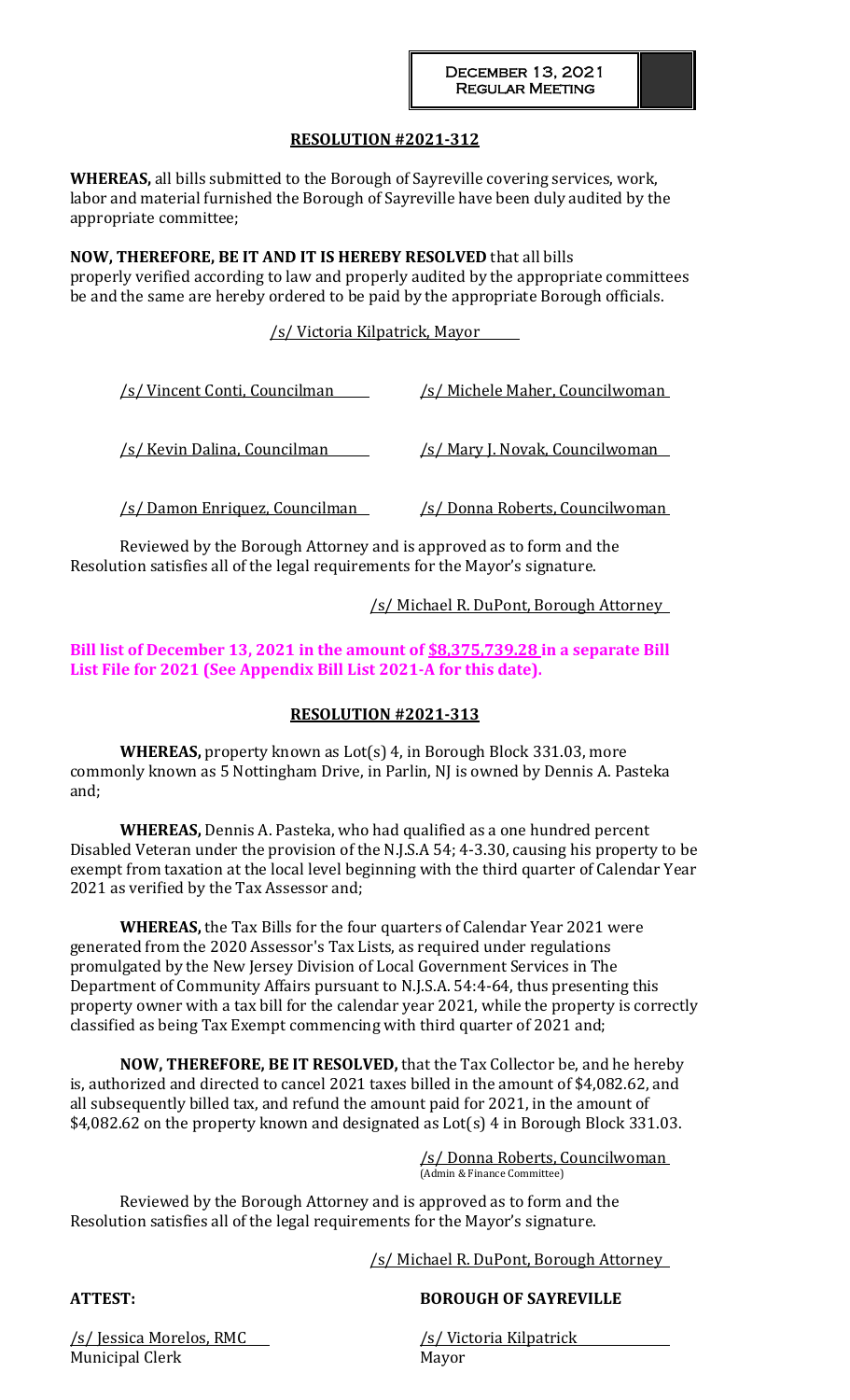# **RESOLUTION #2021-314**

**WHEREAS**, property known as Lot(s) 5 & 18, in Borough Block 159, more commonly known as 12 Quaid Street, in Sayreville, NJ is owned by Valentine Leitner Jr. and;

**WHEREAS,** Valentine Leitner Jr., who had qualified as a one hundred percent Disabled Veteran under the provision of the N.J.S.A 54; 4-3.30, causing his property to be exempt from taxation at the local level beginning with the first quarter of Calendar Year 2020 as verified by the Tax Assessor and;

**WHEREAS,** the Tax Bills for the four quarters of Calendar Year 2020 & 2021 were generated from the 2019 & 2020 Assessor's Tax Lists, as required under regulations promulgated by the New Jersey Division of Local Government Services in The Department of Community Affairs pursuant to N.J.S.A. 54:4-64, thus presenting this property owner with a tax bill for the calendar years 2020 & 2021, while the property is correctly classified as being Tax Exempt commencing with first quarter of 2020;

**NOW, THEREFORE, BE IT RESOLVED,** that the Tax Collector be, and he hereby is, authorized and directed to cancel 2020 & 2021 taxes billed in the amount of \$16,952.63, and all subsequently billed tax, and refund the amount paid for 2020 & 2021, in the amount of \$16,952.63 on the property known and designated as Lot(s) 5  $\&$ 18 in Borough Block 159.

> /s/ Donna Roberts, Councilwoman (Admin & Finance Committee)

Reviewed by the Borough Attorney and is approved as to form and the Resolution satisfies all of the legal requirements for the Mayor's signature.

/s/ Michael R. DuPont, Borough Attorney

## **ATTEST: BOROUGH OF SAYREVILLE**

/s/ Jessica Morelos, RMC /s/ Victoria Kilpatrick Municipal Clerk Mayor

## **RESOLUTION #2021-315**

## **A RESOLUTION OF THE BOROUGH OF SAYREVILLE IN THE COUNTY OF MIDDLESEX, STATE OF NEW JERSEY, AMENDING THE PERSONNEL POLICY HANDBOOK**

**WHEREAS,** the Borough of Sayreville has in effect a Personnel Policies Employment Handbook that was adopted by the Governing Body in 1996; and

**WHEREAS,** the Governing Body of the Borough of Sayreville amended the Personnel Policies Employee Handbook in 2014 and desires to further amend and update the current Personnel Policies Employment Handbook as was amended in its entirety in 2014; and

**NOW, THEREFORE BE IT RESOLVED,** by the Mayor and Council of the Borough of Sayreville that the following section is hereby amended which is attached hereto and made a part hereof:

➢ Section 2.15 Call-in/Overtime Response for Inclement Weather Events

**BE IT FURTHER RESOLVED** that this amendment shall take effect immediately.

/s/ Donna Roberts, Councilwoman (Admin & Finance Committee)

Reviewed by the Borough Attorney and is approved as to form and the Resolution satisfies all of the legal requirements for the Mayor's signature.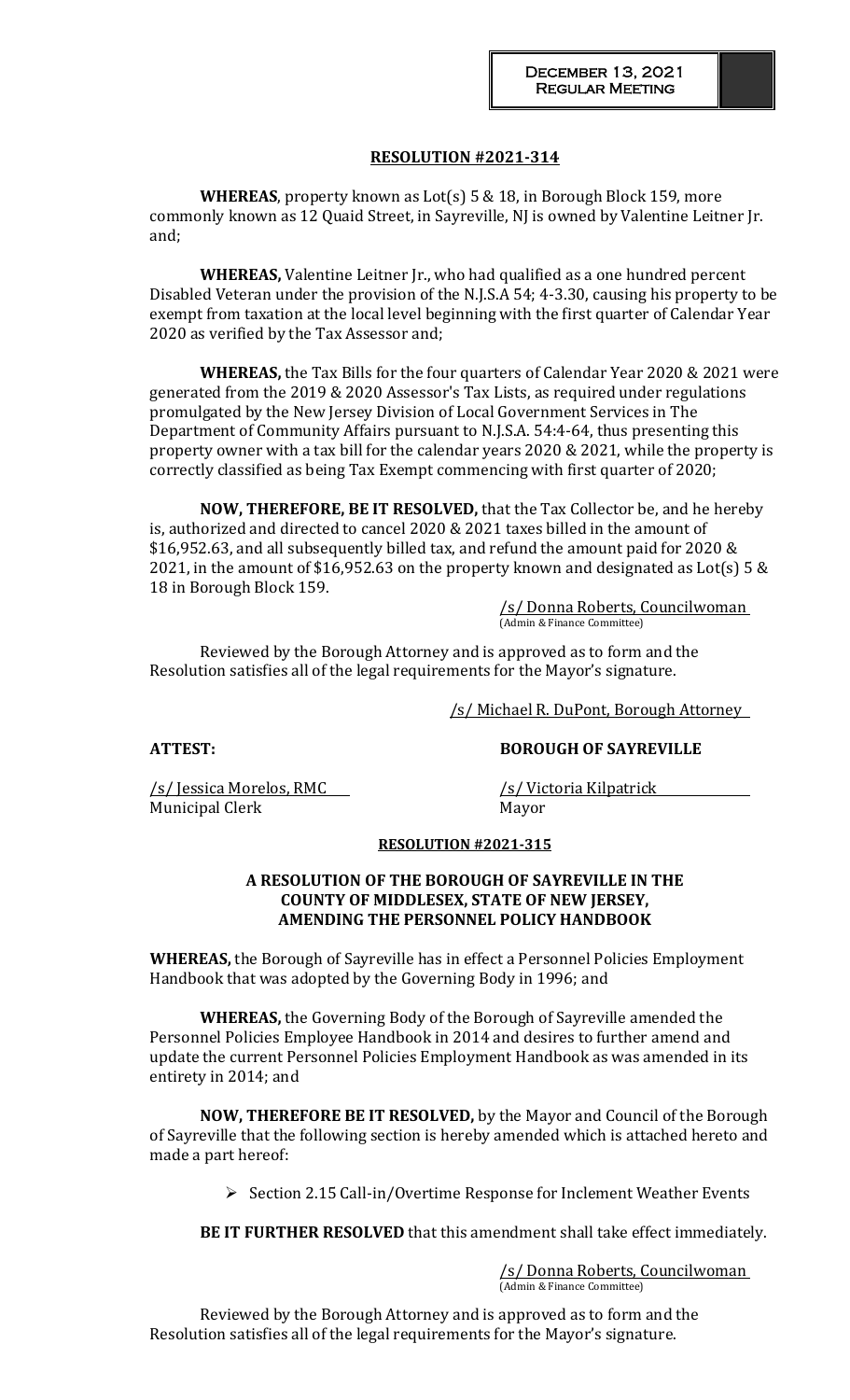/s/ Michael R. DuPont, Borough Attorney

## **ATTEST: BOROUGH OF SAYREVILLE**

/s/ Jessica Morelos, RMC /s/ Victoria Kilpatrick Municipal Clerk Mayor

## **RESOLUTION #2021-316**

**WHEREAS,** the Borough of Sayreville has participated as a member of the Central Jersey Municipal Joint Insurance Fund (hereinafter the "Fund") existing pursuant to Chapter 372, Laws of 1983 (N.J.S.A. 40A:10-36 et. seq.); and is desirous of continuing said membership for a term expiring on December 31, 2021; and

**WHEREAS,** the governing body of the Borough of Sayreville has determined that continued membership in the Fund is in the best interest of the municipality;

**NOW, THEREFOR, BE IT RESOLVED** by the Borough of Sayreville, in the County of Middlesex, and the State of New Jersey, as follows:

**SECTION 1.** The Borough of Sayreville hereby agrees to continue as a member of the Central Jersey Joint Insurance Fund and to be subject to the Bylaws, Rules and Regulations, coverage's and operating procedures thereof as presently existing or as modified from time to time by lawful act of the Fund.

**SECTION 2.** The Mayor and Clerk shall be and is hereby authorized to execute the said agreement annexed hereby and made a part hereof for a period commencing January 1, 2022, and terminating on December 31, 2024 and further delivered to the Central Jersey Joint Insurance Fund evidencing the Borough's intention to renew its membership.

/s/ Donna Roberts, Councilwoman (Admin & Finance Committee)

Reviewed by the Borough Attorney and is approved as to form and the Resolution satisfies all of the legal requirements for the Mayor's signature.

/s/ Michael R. DuPont, Borough Attorney

**ATTEST: BOROUGH OF SAYREVILLE**

/s/ Jessica Morelos, RMC 4.1 /s/ Victoria Kilpatrick Municipal Clerk Mayor

## **RESOLUTION #2021-317**

## **A RESOLUTION OF THE BOROUGH OF SAYREVILLE IN THE COUNTY OF MIDDLESEX, STATE OF NEW JERSEY, APPOINTING JOSEPH A. DE LUCA ADVISORY AND CONSULTING SERVICES, LLC TO PROVIDE PROFESSIONAL CONSULTING SERVICES**

**WHEREAS,** the Mayor and Council of the Borough of Sayreville, Middlesex County, New Jersey (hereinafter "Borough") has determined a need to contract the services of a consultant in order to assist the Borough of Sayreville in its management and oversight of the American Rescue Plan Funds that the Borough has been authorized to receive; and

**WHEREAS,** the Laws of New Jersey provide for such services; and

**WHEREAS,** the Local Public Contract Law (N.J.S.A. 40A:11-5(1)(a) requires that a resolution authorizing such services without competitive bids must be publicly advertised; and

**NOW, THEREFORE, BE IT AND IT IS HEREBY RESOLVED** by the Mayor and Council of the Borough of Sayreville that Joseph A. DeLuca Advisory and Consulting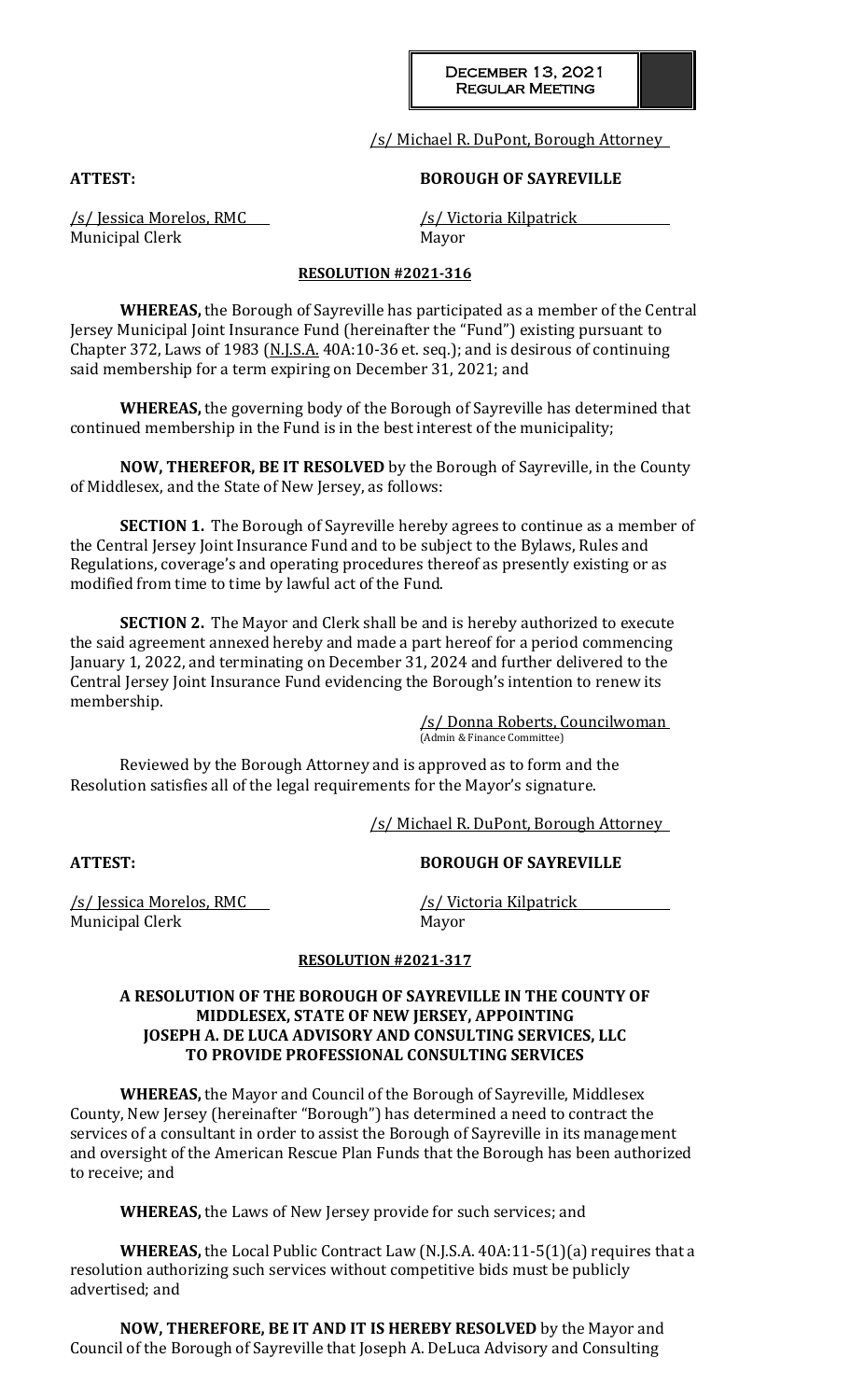Services, LLC be appointed for consulting services in regard to the American Rescue Fund Plan funds in an amount not to exceed \$16,000.00; and

**BE IT FURTHER RESOLVED** that this Resolution authorizes such services without competitive bids and will be publicly advertised;

**AND IT IS FURTHER RESOLVED** the Borough Clerk be and she is hereby authorized to publish a true copy of this Resolution.

> /s/ Donna Roberts, Councilwoman (Admin & Finance Committee)

Reviewed by the Borough Attorney and is approved as to form and the Resolution satisfies all of the legal requirements for the Mayor's signature.

/s/ Michael R. DuPont, Borough Attorney

## **ATTEST: BOROUGH OF SAYREVILLE**

Municipal Clerk Mayor

/s/ Jessica Morelos, RMC /s/ Victoria Kilpatrick

# **RESOLUTION #2021-318**

**BE IT RESOLVED** that the proper Borough Officials are hereby authorized to

award a contract to Skylands Area Fire Equipment of Riverdale, NJ for Turnout Gear

through NJ State Contract #17-Fleet-00810 in an amount not to exceed \$54,628.21.

/s/ Vincent Conti, Councilman (Public Safety Committee)

Reviewed by the Borough Attorney and is approved as to form and the Resolution satisfies all of the legal requirements for the Mayor's signature.

/s/ Michael R. DuPont, Borough Attorney

/s/ Jessica Morelos, RMC /s/ Victoria Kilpatrick Municipal Clerk Mayor

# **ATTEST: BOROUGH OF SAYREVILLE**

## **RESOLUTION #2021-319**

**BE IT RESOLVED** that the proper Borough Officials are hereby authorized

and directed to award a contract for the purchase of one (1) 2022 Chevrolet Tahoe

to Mall Chevrolet, 75 Haddonfiled Road, Cherry Hill, NJ 08002 through ESCNJ

Contract 20/21-09 in an amount not to exceed \$40,521.15.

/s/ Vincent Conti, Councilman (Public Safety Committee)

Reviewed by the Borough Attorney and is approved as to form and the Resolution satisfies all of the legal requirements for the Mayor's signature.

/s/ Michael R. DuPont, Borough Attorney

# **ATTEST: BOROUGH OF SAYREVILLE**

/s/ Jessica Morelos, RMC /s/ Victoria Kilpatrick Municipal Clerk Mayor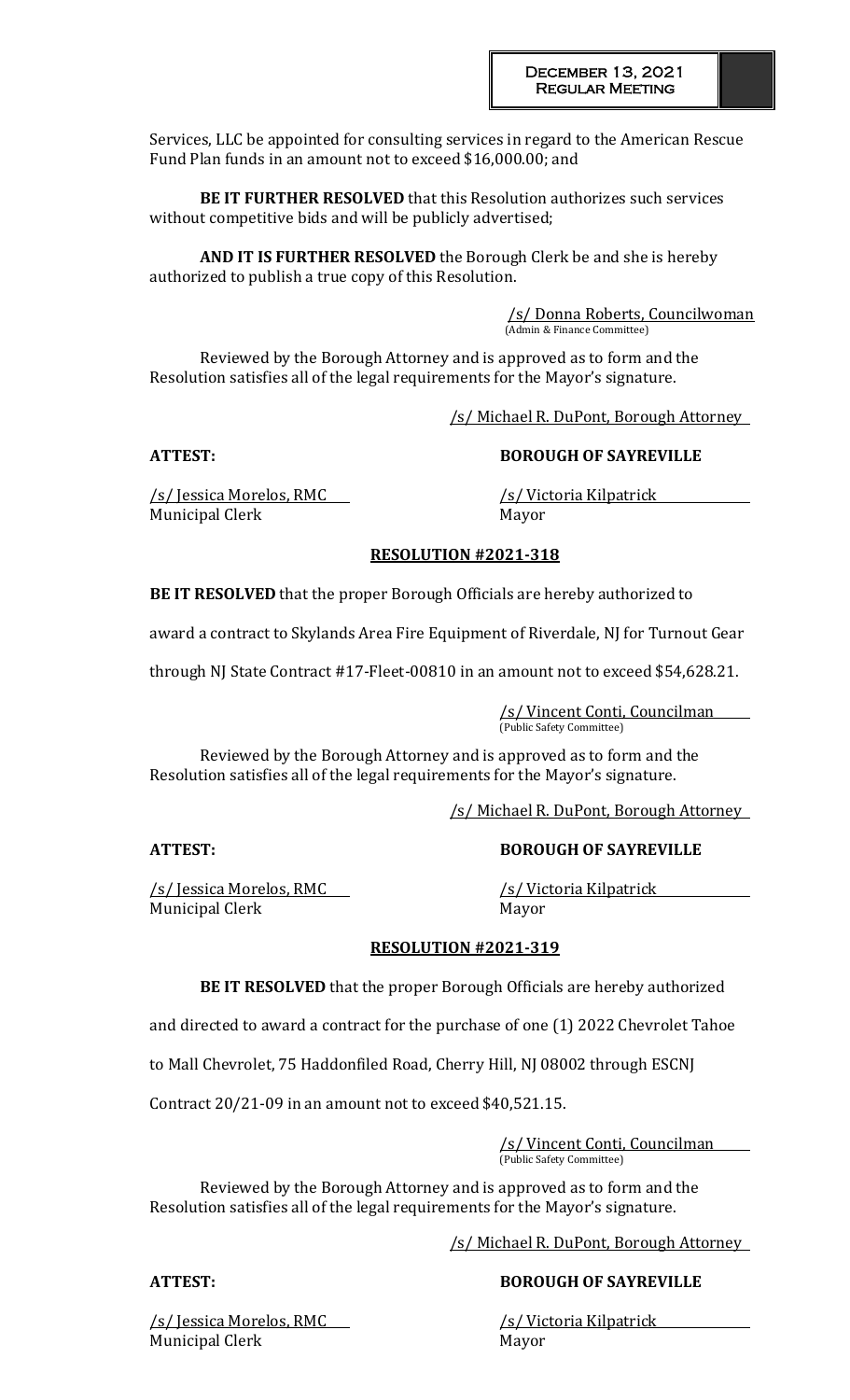## **RESOLUTION #2021-320**

**BE IT RESOLVED** that the proper Borough Officials are hereby authorized

and directed to award a contract for the purchase of one (1) 2022 Chevrolet Tahoe

to Mall Chevrolet, 75 Haddonfiled Road, Cherry Hill, NJ 08002 through ESCNJ

Contract 20/21-09 in an amount not to exceed \$41,790.49.

/s/ Vincent Conti, Councilman (Public Safety Committee)

Reviewed by the Borough Attorney and is approved as to form and the Resolution satisfies all of the legal requirements for the Mayor's signature.

/s/ Michael R. DuPont, Borough Attorney

# **ATTEST: BOROUGH OF SAYREVILLE**

/s/ Jessica Morelos, RMC /s/ Victoria Kilpatrick Municipal Clerk Mayor

# **RESOLUTION #2021-321**

**BE IT RESOLVED** that the proper Borough Officials are hereby authorized

and directed to award a contract for the purchase of lights, sirens and equipment to

East Coast Lighting, Inc. of Millstone Twp., NJ 08535 through NJ State Contract #17-

Fleet-00761 in an amount not to exceed \$18,876.85.

/s/ Vincent Conti, Councilman (Public Safety Committee)

Reviewed by the Borough Attorney and is approved as to form and the Resolution satisfies all of the legal requirements for the Mayor's signature.

/s/ Michael R. DuPont, Borough Attorney

# **ATTEST: BOROUGH OF SAYREVILLE**

/s/ Jessica Morelos, RMC /s/ Victoria Kilpatrick Municipal Clerk Mayor

# **RESOLUTION #2021-322**

**BE IT AND IT IS HEREBY RESOLVED** that the proper Borough Officials are

hereby memorializing an award of an emergency contract for the repair of Weber

Avenue Storm Sewer Pump #2 through Passiac Valley Sewerage Commission

Contract #BVSC 279-to AC Schultes, 664 S. Evergreen Avenue, Woodbury Heights,

NJ 08907 in an amount not to exceed \$42,882.00.

/s/ Kevin Dalina, Councilman (Public Works Committee)

Reviewed by the Borough Attorney and is approved as to form and the Resolution satisfies all of the legal requirements for the Mayor's signature.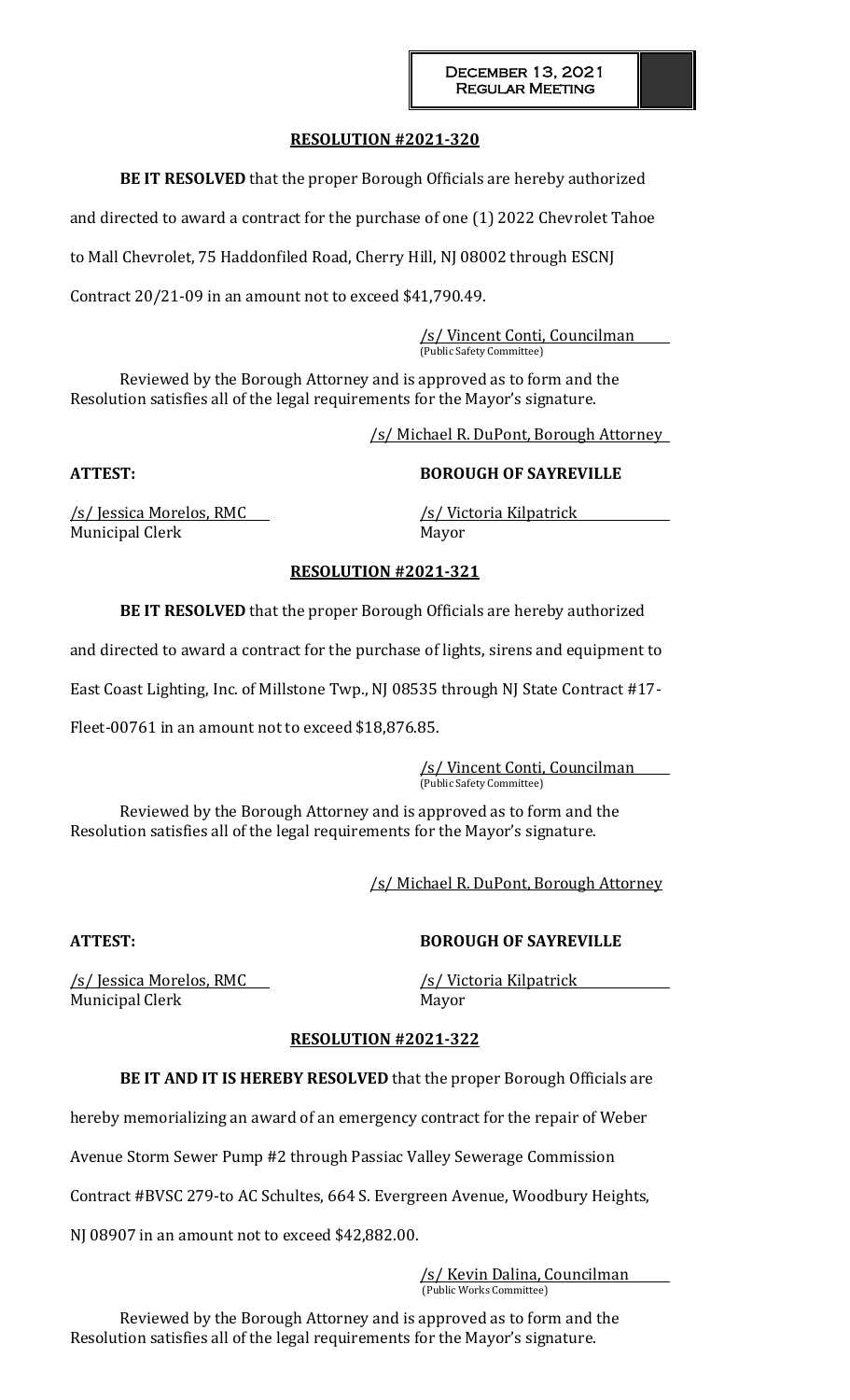# /s/ Michael R. DuPont, Borough Attorney

## **ATTEST: BOROUGH OF SAYREVILLE**

/s/ Jessica Morelos, RMC /s/ Victoria Kilpatrick Municipal Clerk Mayor

# **RESOLUTION #2021-323**

**BE IT RESOLVED** that the proper Borough Officials are hereby authorized

and directed to award a contract for the purchase of OEM Ford Parts to Tom's Ford

of Keyport, NJ 07735 through NJPA/Sourcewell Contract #101520-FMC.

/s/ Kevin Dalina, Councilman (Public Works Committee)

Reviewed by the Borough Attorney and is approved as to form and the Resolution satisfies all of the legal requirements for the Mayor's signature.

/s/ Michael R. DuPont, Borough Attorney

# **ATTEST: BOROUGH OF SAYREVILLE**

/s/ Jessica Morelos, RMC /s/ Victoria Kilpatrick Municipal Clerk Mayor

# **RESOLUTION #2021-324**

**BE IT RESOLVED** that the proper Borough Officials are hereby authorized to

award a non-fair and open contract to Jen Electric, Inc. of Springfield, NJ for the

Maintenance and Repair of Traffic Lights in an amount not to exceed \$20,000.00.

/s/ Kevin Dalina, Councilman (Public Works Committee)

Reviewed by the Borough Attorney and is approved as to form and the Resolution satisfies all of the legal requirements for the Mayor's signature.

/s/ Michael R. DuPont, Borough Attorney

# **ATTEST: BOROUGH OF SAYREVILLE**

/s/ Jessica Morelos, RMC /s/ Victoria Kilpatrick Municipal Clerk Mayor

# **RESOLUTION #2021-325**

**BE IT RESOLVED** that the proper Borough Officials are hereby authorized

and directed to award a contract for the purchase of one (1) 2022 Elkhart Coach

Shuttle Bus to Alliance Bus Group, Inc., 51 Kero Road, Carlstadt, NJ 07072 through

ESCNJ Contract 19/20-35 in an amount not to exceed \$71,042.56.

/s/ Damon Enriquez, Councilman (Recreation Committee)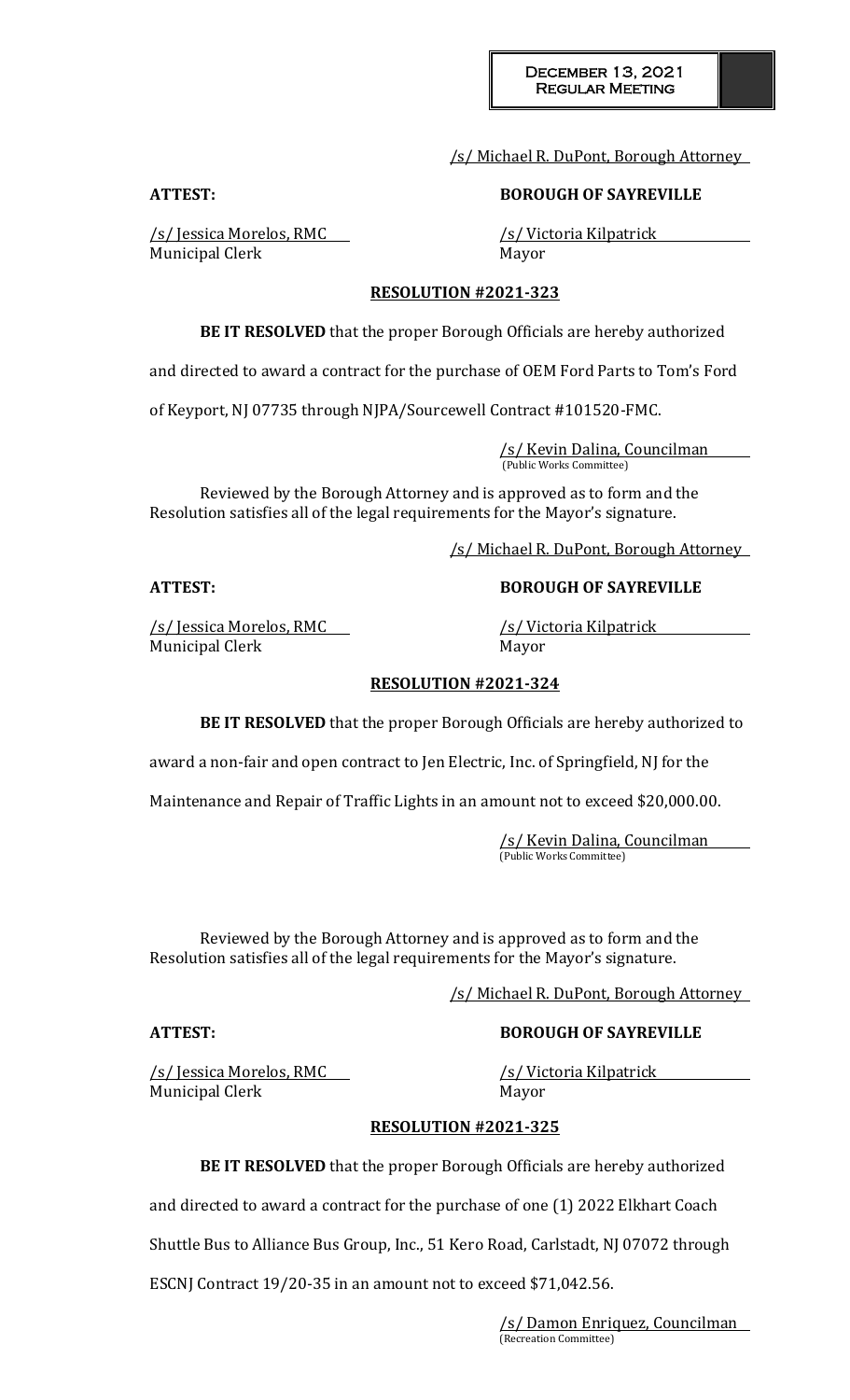December 13, 2021 Regular Meeting

Reviewed by the Borough Attorney and is approved as to form and the Resolution satisfies all of the legal requirements for the Mayor's signature.

## /s/ Michael R. DuPont, Borough Attorney

## **ATTEST: BOROUGH OF SAYREVILLE**

/s/ Jessica Morelos, RMC /s/ Victoria Kilpatrick Municipal Clerk Mayor

## **RESOLUTION #2021-326**

BE IT AND IT IS HEREBY RESOLVED that the following transfers between 2021 Budget Appropriations be and the same are hereby authorized to be made in the following manner to with:

|                                                                | <b>FROM</b>                 | <u>TO</u> |
|----------------------------------------------------------------|-----------------------------|-----------|
| Human Resource OE<br>$(1-01-20-105-127)$                       |                             | \$15,000  |
| Municipal Clerk OE<br>$(1-01-20-120-124)$                      |                             | \$5,000   |
| Fire Department OE<br>$(1-01-25-265-123)$                      |                             | \$5,000   |
| Public Buildings & Grounds OE<br>$(1-01-26-310-125)$           |                             | \$5,000   |
| Telephone<br>$(1-01-31-440-148)$                               |                             | \$8,000   |
| Natural Gas<br>$(1-01-31-446-267)$                             |                             | \$8,000   |
| Group Insurance<br>$(1-01-23-220-195)$<br><b>Total Current</b> | \$46,000<br>\$46,000        | \$46,000  |
| <b>Water Utility</b>                                           |                             |           |
| <b>FICA</b><br>$(1-05-55-700-100)$                             |                             | \$30,000  |
| Duhernal OE<br>$(1-05-55-130-171)$                             | <u>\$30,000</u><br>\$30,000 | \$30,000  |

/s/ Donna Roberts, Councilwoman (Admin & Finance Committee)

Reviewed by the Borough Attorney and is approved as to form and the Resolution satisfies all of the legal requirements for the Mayor's signature.

/s/ Michael R. DuPont, Borough Attorney

## **ATTEST: BOROUGH OF SAYREVILLE**

/s/ Jessica Morelos, RMC /s/ Victoria Kilpatrick Municipal Clerk and Mayor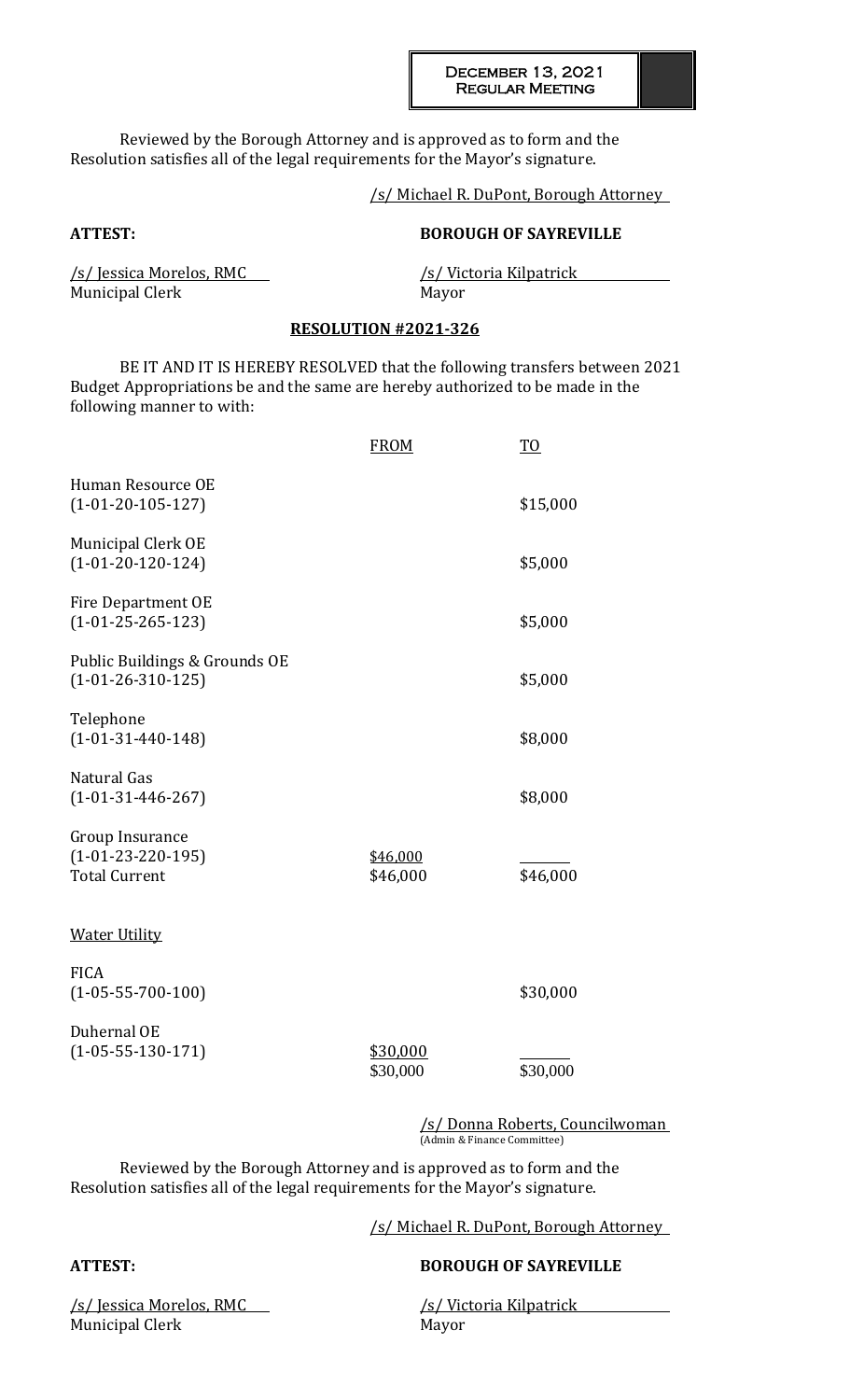## **RESOLUTION #2021-327**

## **RESOLUTION CANCELING BALANCES OF IMPROVEMENT AUTHORIZATIONS NO LONGER NEEDED**

WHEREAS, certain Capital Improvement appropriation balances remain dedicated to projects are now completed; and

WHEREAS, it is necessary to formally cancel said balances so that the unexpended balances may be returned to each respective Capital Improvement Fund or credited to Fund Balance and unused debt authorizations may be canceled;

NOW, THEREFORE BE IT RESOLVED, by the Mayor and Council of the Borough of Sayreville that the following unexpended balances be canceled:

| ORD. NO.                    | <b>DESCRIPTION</b>                  | <b>FUNDED</b> | <b>UNFUNDED</b> |  |
|-----------------------------|-------------------------------------|---------------|-----------------|--|
| <b>General Capital Fund</b> |                                     |               |                 |  |
| 2016-333                    | Various Improvements                | 1,605.39      |                 |  |
| 2016-337                    | <b>Winding Woods Pump Station</b>   | 19.05         |                 |  |
| 2016-343                    | Various Roadways                    | 401.71        |                 |  |
| 2017-368                    | Vehicles and Equipment              | 1,178.39      |                 |  |
| 2017-370                    | Various Improvements                | 56,351.87     |                 |  |
| 2017-372                    | Various Roadways                    | 57.77         |                 |  |
| 2018-398                    | Various Roadways                    | 41,378.16     |                 |  |
| 2018-422                    | Hercules Village Sewer Improvements | 35,627.58     |                 |  |
| 2018-427                    | Hercules Village Road Improvement   | 52,440.85     |                 |  |
| 2019-457                    | <b>UST Remediation</b>              | 413.56        |                 |  |
| 2020-510                    | Vehicles and Equipment              | 100,000.00    |                 |  |

BE IT FURTHER RESOLVED that a copy of this resolution be forwarded to the Chief Financial Officer for her records.

> /s/ Donna Roberts, Councilwoman (Admin & Finance Committee)

Reviewed by the Borough Attorney and is approved as to form and the Resolution satisfies all of the legal requirements for the Mayor's signature.

/s/ Michael R. DuPont, Borough Attorney

/s/ Jessica Morelos, RMC /s/ Victoria Kilpatrick Municipal Clerk Mayor

**ATTEST: BOROUGH OF SAYREVILLE**

## **RESOLUTION #2021-328**

**WHEREAS,** Borough Engineer David J. Samuel has recommended that certain increases and decreases be included in the following described project as will more fully appear by Closeout Contract Change Order No. 1: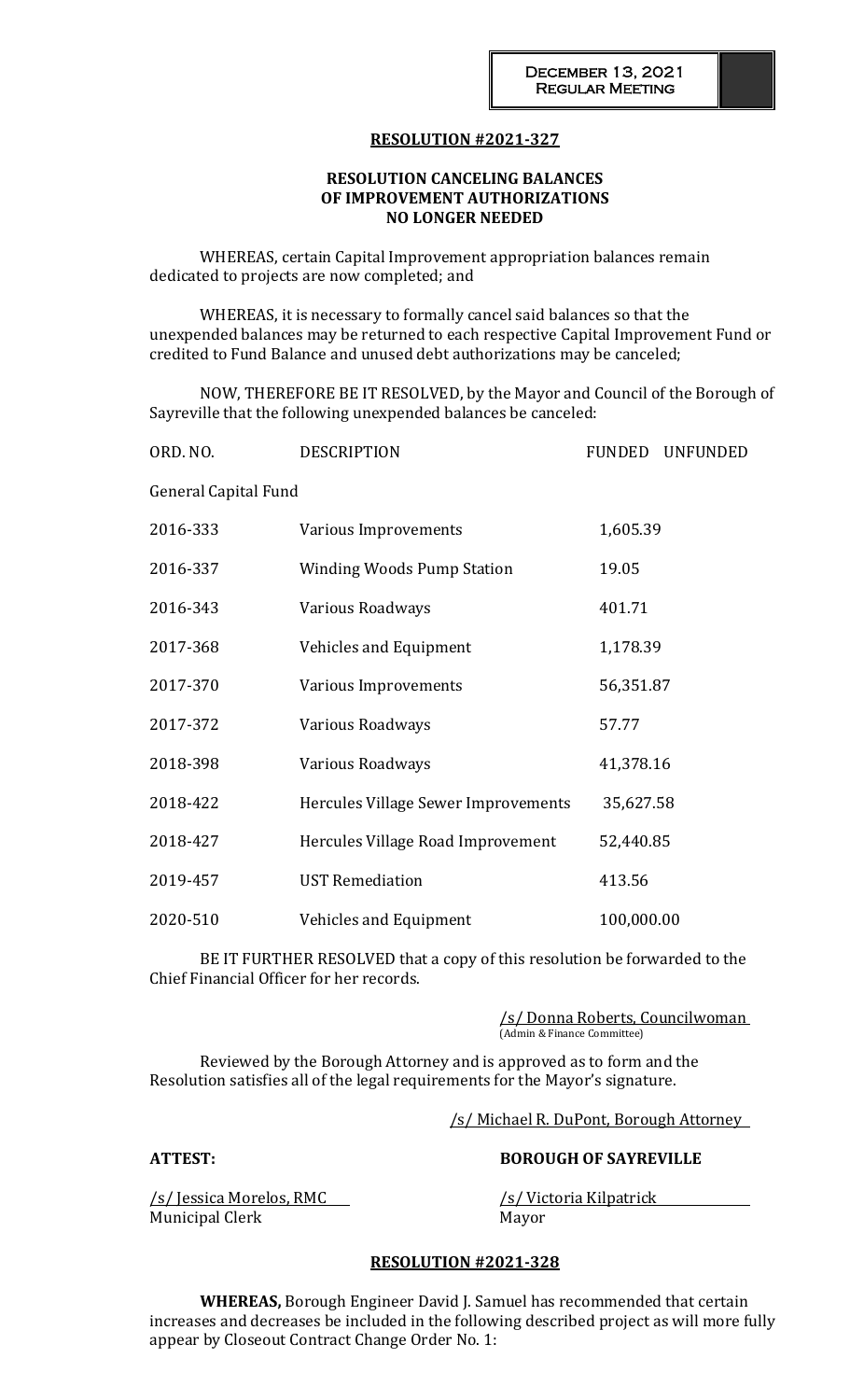| $\bullet$ Project: | 2019 Roadway Paving & Reconstruction<br>Phase I |  |
|--------------------|-------------------------------------------------|--|
| • Contractor:      | S&G Paving, Inc.                                |  |

- 221C Forsgate Drive Jamesburg, NJ 08831
- Net Decrease: \$145,620.63
- Reason: Adjustment of original contract to reflect actual quantities installed and work performed.

# **NOW, THEREFORE, BE IT AND IT IS HEREBY RESOLVED**:

1. That the recommendation and approval of said Borough Engineer referred to above and in said Change Order be and the same is hereby accepted and approved:

2. That the Governing Body determines that said charges are proper and essential and that same be paid upon the submission of properly approved borough voucher.

> /s/ Kevin Dalina, Councilman (Public Works Committee)

Reviewed by the Borough Attorney and is approved as to form and the Resolution satisfies all of the legal requirements for the Mayor's signature.

/s/ Michael R. DuPont, Borough Attorney

# **ATTEST: BOROUGH OF SAYREVILLE**

/s/ Jessica Morelos, RMC /s/ Victoria Kilpatrick Municipal Clerk Mayor

# **RESOLUTION #2021-329**

## **ACCEPTING FINAL WORK AND AUTHORIZING FINAL PAYMENT UPON EXPIRATION OF STATUTORY PERIOD**

**WHEREAS,** the following named contractor has completed the following work as indicated on the project hereafter referred to, which work is apparently in accordance with the plans, specifications and contract documents:

- Project: 2019 Roadway Paving & Reconstruction Phase I
- Contractor: S&G Paving, Inc. 221C Forsgate Drive Jamesburg, NJ 08831
- Balance Due: \$28,929.71

**WHEREAS,** the Borough Engineer has fully issued a certificate certifying to the completion of the work and recommending payment in accordance with the terms thereof; and WHEREAS, the Standing Committee of the Governing Body under whose jurisdiction this work falls has likewise inspected said work and has determined that it has been completed in apparent conformity with the plans and specifications; and

**WHEREAS,** the Statutes of New Jersey pertaining to the enforcement of mechanic's and materialmen's liens on municipal projects provide that notice thereof may be filed at any time within 45 days of the final acceptance of said work;

# **NOW, THERFORE, BE IT AND IT IS HEREBY RESOLVED:**

1. That the project described in the preamble hereof is hereby accepted and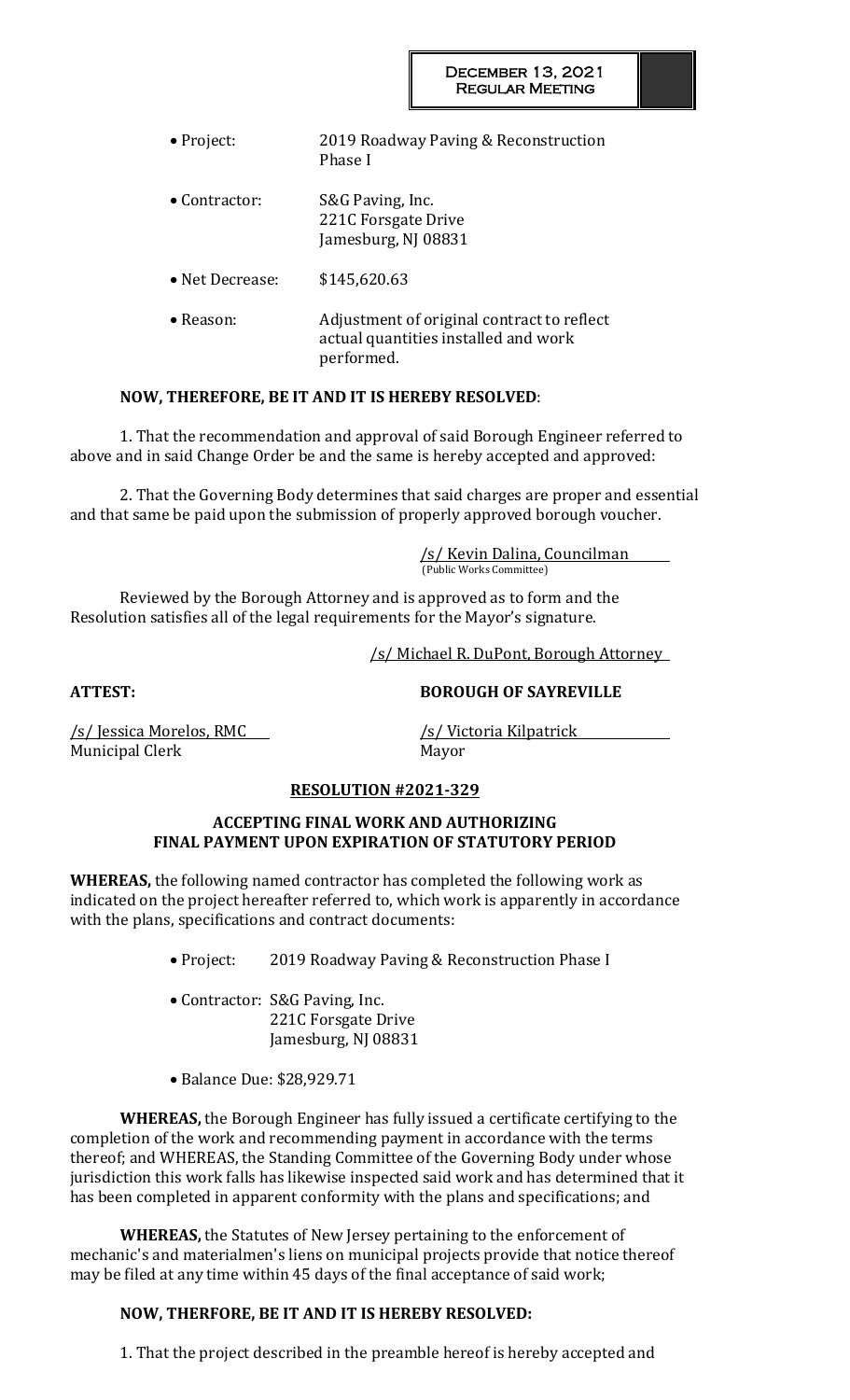approved with the proviso that such action is not to be construed as a waiver of any violation of the terms of said plans, specifications and contract documents if such violation should later appear.

2. That the Borough Clerk is authorized to insert a brief notice in a daily newspaper circulating in Middlesex County once a week for two consecutive weeks giving public notice of the final acceptance of said work so that any potential lien claimants may have notice thereof.

3. That upon expiration of the 45 days from the date hereof, the proper municipal officials be and they are hereby authorized and directed to execute and deliver a check to the said contractor covering the amount due him, less any retained percentage authorized by the contract documents.

4. That should the contract under which this work has been done provide for the release of any retained percentage upon the filing of a maintenance bond, that said percentage shall be paid said contractor upon the filing of a one-year 15% Maintenance Bond in the amount of \$216,972.80 and the approval of same as to form and sufficiency by the Borough Attorney.

> /s/ Kevin Dalina, Councilman (Public Works Committee)

Reviewed by the Borough Attorney and is approved as to form and the Resolution satisfies all of the legal requirements for the Mayor's signature.

/s/ Michael R. DuPont, Borough Attorney

# **ATTEST: BOROUGH OF SAYREVILLE**

/s/ Jessica Morelos, RMC /s/ Victoria Kilpatrick Municipal Clerk Mayor

## **RESOLUTION #2021-330 A RESOLUTION OF THE BOROUGH OF SAYREVILLE IN THE COUNTY OF MIDDLESEX, STATE OF NEW JERSEY, AUTHORIZING THE DISCHARGE OF MORTGAGE FOR PROPERTY LOCATED at 8 LILY STREET, SAYREVILLE, NEW JERSEY**

**WHEREAS,** a certain Mortgage dated July 13, 2011 was made by Angela Mancini, residing at 8 Lily Street, Sayreville, New Jersey, in the Borough of Sayreville in the County of Middlesex and State of New Jersey; and

**WHEREAS**, this Mortgage, never modified, was made to secure payment in the amount of EIGHTEEN THOUSAND FOUR HUNDRED ELEVEN (\$18,411.00) Dollars, without interest. The mortgage was recorded or registered in the office of the County Recording Officer of Middlesex County, State of New Jersey, on November 29, 2011 in Book 14515 at Page 0109, Instrument No. 2000 019215; and

**WHEREAS,** said Mortgage states that the debt is forgiven at the end of the tenth year, as long as the residence remained the property of Borrower; and

**WHEREAS,** according to said Mortgage the debt was due to be forgiven in June of 2010; and

**BE IT AND IT IS HEREBY RESOLVED** Mayor Victoria Kilpatrick and Jessica Morelos, Borough Clerk of the Borough of Sayreville are authorized to execute a Discharge of Mortgage for the property located at 8 Lily Street, Sayreville, New Jersey.

> /s/ Donna Roberts, Councilwoman (Admin & Finance Committee)

Reviewed by the Borough Attorney and is approved as to form and the Resolution satisfies all of the legal requirements for the Mayor's signature.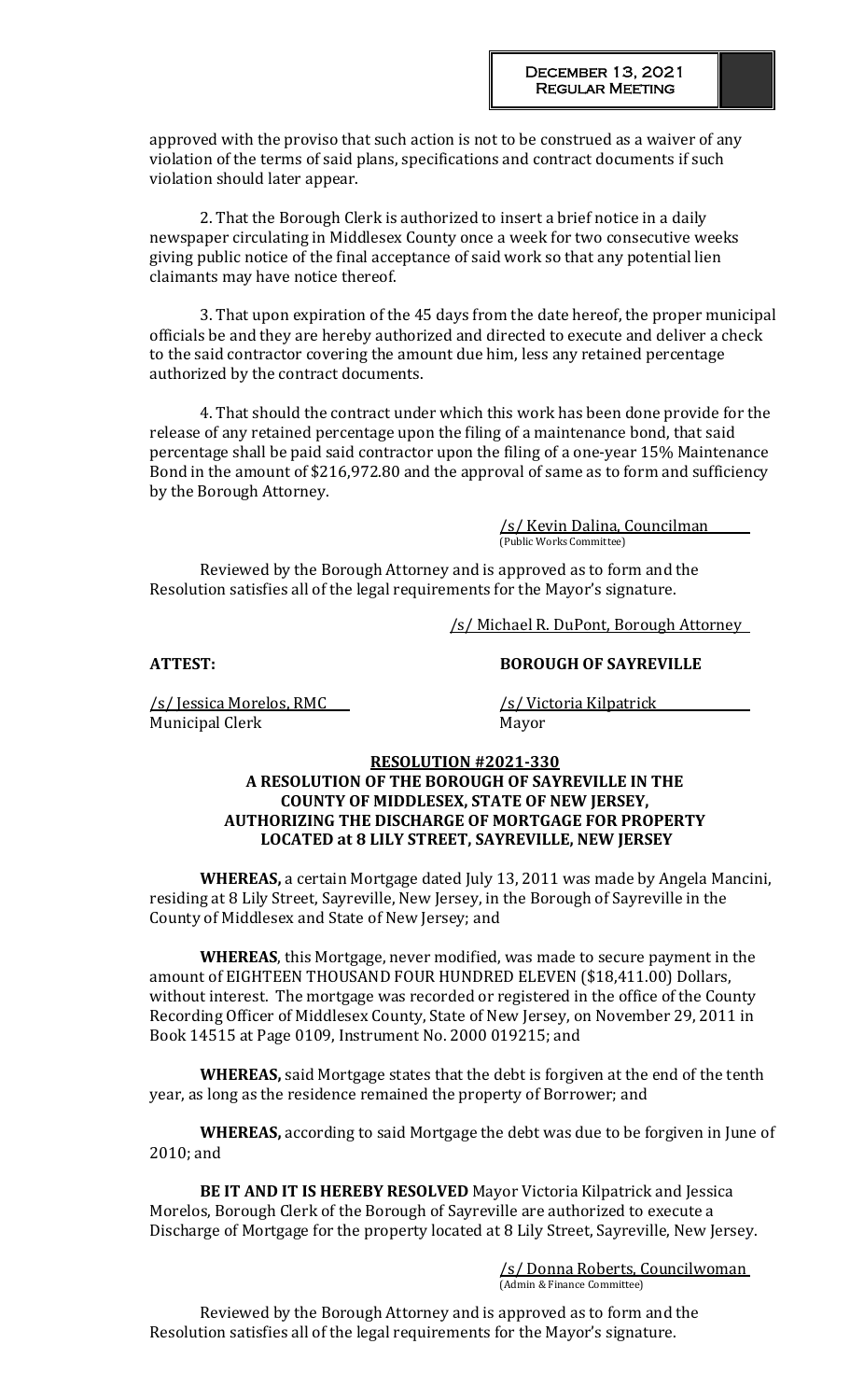/s/ Michael R. DuPont, Borough Attorney

# **ATTEST: BOROUGH OF SAYREVILLE**

/s/ Jessica Morelos, RMC /s/ Victoria Kilpatrick Municipal Clerk Mayor

# **READ IN FULL**

## **RESOLUTION #2021-331 A RESOLUTION OF THE AUTHORIZING THE ADOPTION OF THE MIDDLESEX COUNTY MULTI‐JURISDICTIONAL ALL‐HAZARDS MITIGATION PLAN**

**WHEREAS,** Middlesex County, NJ has exposure to natural hazards that increase the risk to life, property, environment and the County's economy; and

**WHEREAS**, pro‐active mitigation of known hazards before a disaster event can reduce or eliminate long‐term risk to life and property; and

**WHEREAS**, a Multi-jurisdictional All-Hazards Mitigation Plan has been developed by the County's Hazard Mitigation Steering Committee

**WHEREAS**, the Hazard Mitigation Plan assesses the risk and vulnerability to the impacts of natural hazards, develops a mitigation strategy including a prioritized list of mitigation actions including activities that, over time, will help minimize and reduce safety threats and damage to private and public property, and creates a plan for implementing, evaluating and revising this strategy;

**NOW, THEREFORE, BE IT RESOLVED**, by the Borough of Sayreville:

- 1. The Borough of Sayreville adopts in its entirety, the Middlesex County Multi‐Jurisdictional All‐Hazards Mitigation Plan (the "HMP") as the jurisdiction's official Hazard Mitigation Plan; minor revisions to the HMP recommended by the Federal Emergency Management Agency and/or the New Jersey Office of Emergency Management may be incorporated without further action.
- 2. The Borough of Sayreville resolves to execute the actions identified in the HMP that pertain to this jurisdiction, and municipal departments identified in the HMP are directed to pursue implementation of the recommended high-priority activities that are assigned to them.
- 3. The Borough of Sayreville will use the adopted and approved portions of the HMP to guide pre‐ and post‐disaster mitigation of the hazards identified.
- 4. The Borough of Sayreville will coordinate the strategies identified in the HMP with other planning programs and mechanisms under its jurisdictional authority.
- 5. The Borough of Sayreville will continue its support of the Local Mitigation Planning Committee as described within the Plan.
- 6. The Borough of Sayreville will help to promote and support the mitigation successes of all participants in this Plan.
- 7. The Borough of Sayreville will incorporate mitigation planning as an integral component of government and partner operations.
- 8. The Borough of Sayreville will provide an update of the Plan in conjunction with the County no less than every five years.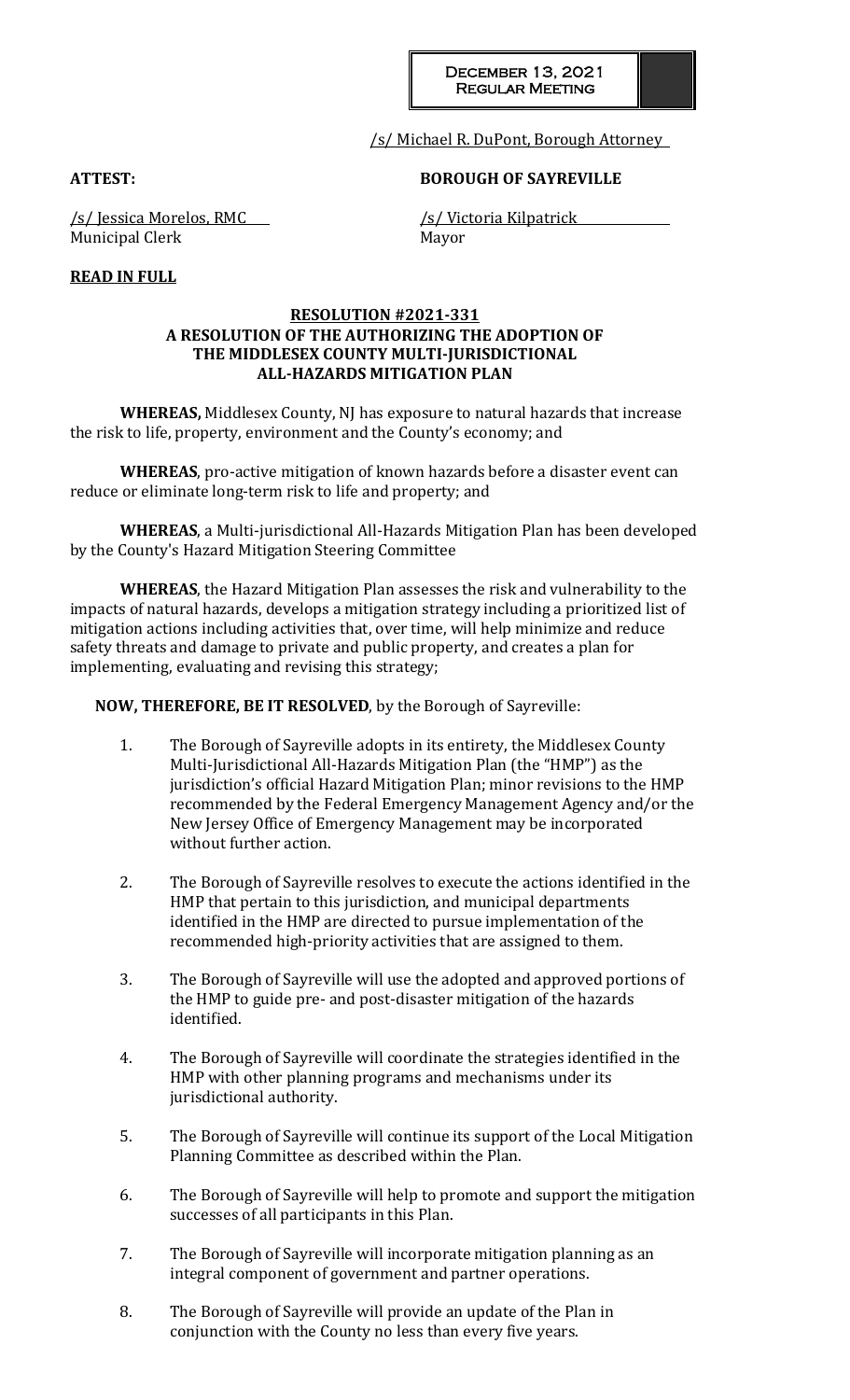## December 13, 2021 Regular Meeting

/s/ Michele Maher, Councilwoman (Planning & Zoning Committee)

Reviewed by the Borough Attorney and is approved as to form and the Resolution satisfies all of the legal requirements for the Mayor's signature.

/s/ Michael R. DuPont, Borough Attorney

# **ATTEST: BOROUGH OF SAYREVILLE**

/s/ Jessica Morelos, RMC /s/ Victoria Kilpatrick Municipal Clerk Mayor

At this time Mayor Kilpatrick opened the meeting up to the public for questions or comments on this resolution.

There being no appearances, Council President Dalina moved the public portion be closed and the Resolution be adopted on Roll Call vote. Seconded by Councilwoman Novak.

Roll Call: Ayes: Councilpersons Dalina, Conti, Enriquez, Maher, Novak, Nays: Roberts. Carried.

## **READ IN FULL**

## **RESOLUTION #2021-332**

**BE IT AND IT IS HEREBY RESOLVED** that the proper Borough Officials are

hereby authorized and directed to execute a Right of Entry Agreement between the

Township of Old Bridge and the Borough of Sayreville for properties on Block 26037

and Lots 14 and 15 for the installation, maintenance, repair and replacement of a

drainage outfall pipe.

/s/ Mary J. Novak, Councilwoman (Water & Sewer Committee)

Reviewed by the Borough Attorney and is approved as to form and the Resolution satisfies all of the legal requirements for the Mayor's signature.

/s/ Michael R. DuPont, Borough Attorney

# **ATTEST: BOROUGH OF SAYREVILLE**

/s/ Jessica Morelos, RMC /s/ Victoria Kilpatrick Municipal Clerk Mayor

At this time Mayor Kilpatrick opened the meeting up to the public for questions or comments on this resolution.

There being no appearances, Council President Dalina moved the public portion be closed and the Resolution be adopted on Roll Call vote. Seconded by Councilwoman Novak.

Roll Call: Councilpersons Dalina, Conti, Enriquez, Maher, Novak, Roberts, all Ayes. Carried.

# ➢ **BOROUGH ATTORNEY - Michael DuPont - NONE**